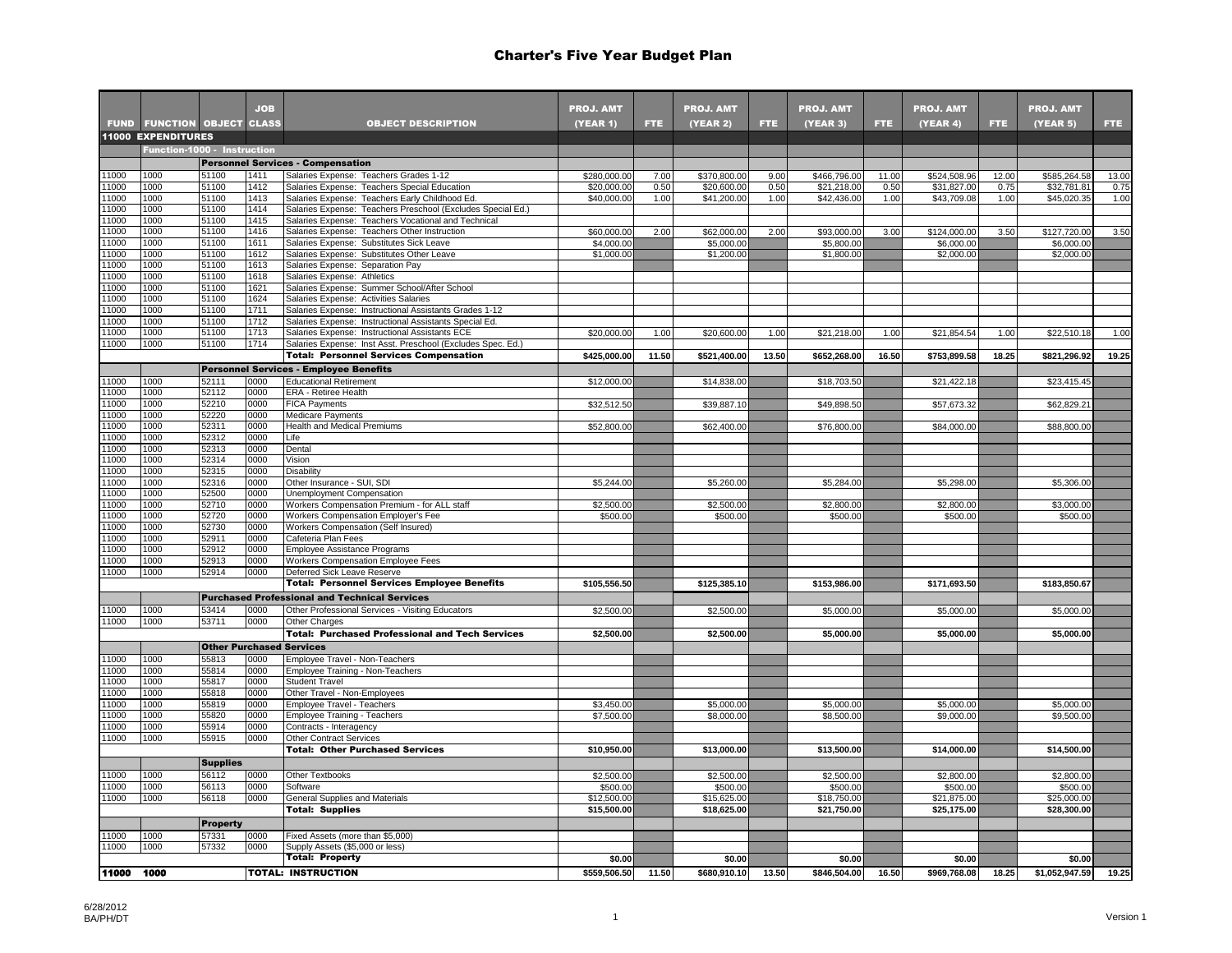|                |                                                                |                | <b>JOB</b>   |                                                                                                          | <b>PROJ. AMT</b> |      | <b>PROJ. AMT</b> |      | <b>PROJ. AMT</b> |            | <b>PROJ. AMT</b> |            | <b>PROJ. AMT</b> |      |
|----------------|----------------------------------------------------------------|----------------|--------------|----------------------------------------------------------------------------------------------------------|------------------|------|------------------|------|------------------|------------|------------------|------------|------------------|------|
|                | <b>FUND FUNCTION OBJECT CLASS</b><br><b>11000 EXPENDITURES</b> |                |              | <b>OBJECT DESCRIPTION</b>                                                                                | (YEAR 1)         | FTE. | <b>(YEAR 2)</b>  | FTE. | (YEAR 3)         | <b>FTE</b> | (YEAR 4)         | <b>FTE</b> | (YEAR 5)         | FTE. |
|                |                                                                |                |              | Function-2100 - Support Services - Students                                                              |                  |      |                  |      |                  |            |                  |            |                  |      |
|                |                                                                |                |              |                                                                                                          |                  |      |                  |      |                  |            |                  |            |                  |      |
|                |                                                                |                |              | <b>Personnel Services - Compensation</b>                                                                 |                  |      |                  |      |                  |            |                  |            |                  |      |
| 11000          | 2100                                                           | 51100          | 1211         | Salaries Expense: Coordinator/Subject Matter Specialist                                                  |                  |      |                  |      |                  |            |                  |            |                  |      |
| 11000          | 2100                                                           | 51100          | 1214         | Salaries Expense: Guidance Counselors/Social Workers                                                     |                  |      |                  |      |                  |            |                  |            |                  |      |
| 11000          | 2100                                                           | 51100          | 1215         | Salaries Expense: Registered Nurse                                                                       |                  |      |                  |      |                  |            |                  |            |                  |      |
| 11000          | 2100                                                           | 51100          | 1216         | Salaries Expense: Health Assistants                                                                      |                  |      |                  |      |                  |            |                  |            |                  |      |
| 11000          | 2100                                                           | 51100          | 1217         | Salaries Expense: Secretary, Clerical, Technical Assistants                                              |                  |      |                  |      |                  |            |                  |            |                  |      |
| 11000          | 2100                                                           | 51100          | 1218         | Salaries Expense: School/Student Support                                                                 |                  |      |                  |      |                  |            |                  |            |                  |      |
| 11000          | 2100                                                           | 51100          | 1311         | Salaries Expense: Diagnostician                                                                          |                  |      |                  |      |                  |            |                  |            |                  |      |
| 11000          | 2100                                                           | 51100          | 1312         | Salaries Expense: Speech Therapist                                                                       |                  |      |                  |      |                  |            |                  |            |                  |      |
| 11000<br>11000 | 2100                                                           | 51100          | 1313         | Salaries Expense: Occupational Therapist                                                                 |                  |      |                  |      |                  |            |                  |            |                  |      |
| 11000          | 2100<br>2100                                                   | 51100<br>51100 | 1314<br>1315 | Salaries Expense: Physical Therapist/Recreational Therapist<br>Salaries Expense: Psychologist Counselors |                  |      |                  |      |                  |            |                  |            |                  |      |
| 11000          | 2100                                                           | 51100          | 1316         | Salaries Expense: Audiologists                                                                           |                  |      |                  |      |                  |            |                  |            |                  |      |
| 11000          | 2100                                                           | 51100          | 1317         | Salaries Expense: Interpreters                                                                           |                  |      |                  |      |                  |            |                  |            |                  |      |
| 11000          | 2100                                                           | 51100          | 1318         | Salaries Expense: Specialists                                                                            |                  |      |                  |      |                  |            |                  |            |                  |      |
| 11000          | 2100                                                           | 51100          | 1319         | Salaries Expense: Special Ed. Assistants                                                                 |                  |      |                  |      |                  |            |                  |            |                  |      |
| 11000          | 2100                                                           | 51100          | 1511         | Salaries Expense: Data Processing                                                                        |                  |      |                  |      |                  |            |                  |            |                  |      |
|                |                                                                |                |              | <b>Total: Personnel Services - Compensation</b>                                                          | \$0.00           | 0.00 | \$0.00           | 0.00 | \$0.00           | 0.00       | \$0.00           | 0.00       | \$0.00           | 0.00 |
|                |                                                                |                |              | <b>Personnel Services - Employee Benefits</b>                                                            |                  |      |                  |      |                  |            |                  |            |                  |      |
| 11000          | 2100                                                           | 52111          | 0000         | <b>Educational Retirement</b>                                                                            |                  |      |                  |      |                  |            |                  |            |                  |      |
| 11000          | 2100                                                           | 52112          | 0000         | ERA - Retiree Health                                                                                     |                  |      |                  |      |                  |            |                  |            |                  |      |
| 11000<br>11000 | 2100<br>2100                                                   | 52210<br>52220 | 0000<br>0000 | <b>FICA Payments</b><br><b>Medicare Payments</b>                                                         |                  |      |                  |      |                  |            |                  |            |                  |      |
| 11000          | 2100                                                           | 52311          | 0000         | <b>Health and Medical Premiums</b>                                                                       |                  |      |                  |      |                  |            |                  |            |                  |      |
| 11000          | 2100                                                           | 52312          | 0000         | Life                                                                                                     |                  |      |                  |      |                  |            |                  |            |                  |      |
| 11000          | 2100                                                           | 52313          | 0000         | Dental                                                                                                   |                  |      |                  |      |                  |            |                  |            |                  |      |
| 11000          | 2100                                                           | 52314          | 0000         | Vision                                                                                                   |                  |      |                  |      |                  |            |                  |            |                  |      |
| 11000          | 2100                                                           | 52315          | 0000         | <b>Disability</b>                                                                                        |                  |      |                  |      |                  |            |                  |            |                  |      |
| 11000          | 2100                                                           | 52316          | 0000         | Other Insurance - SUI, SDI                                                                               |                  |      |                  |      |                  |            |                  |            |                  |      |
| 11000          | 2100                                                           | 52500          | 0000         | Unemployment Compensation                                                                                |                  |      |                  |      |                  |            |                  |            |                  |      |
| 11000          | 2100                                                           | 52710          | 0000         | <b>Workers Compensation Premium</b>                                                                      |                  |      |                  |      |                  |            |                  |            |                  |      |
| 11000<br>11000 | 2100<br>2100                                                   | 52720<br>52730 | 0000<br>0000 | Workers Compensation Employer's Fee<br>Workers Compensation (Self Insured)                               |                  |      |                  |      |                  |            |                  |            |                  |      |
| 11000          | 2100                                                           | 52911          | 0000         | Cafeteria Plan Fees                                                                                      |                  |      |                  |      |                  |            |                  |            |                  |      |
| 11000          | 2100                                                           | 52912          | 0000         | Employee Assistance Programs                                                                             |                  |      |                  |      |                  |            |                  |            |                  |      |
| 11000          | 2100                                                           | 52913          | 0000         | Workers Compensation Employee Fees                                                                       |                  |      |                  |      |                  |            |                  |            |                  |      |
| 11000          | 2100                                                           | 52914          | 0000         | Deferred Sick Leave Reserve                                                                              |                  |      |                  |      |                  |            |                  |            |                  |      |
|                |                                                                |                |              | <b>Total: Personnel Services - Employee Benefits</b>                                                     | \$0.00           |      | \$0.00           |      | \$0.00           |            | \$0.00           |            | \$0.00           |      |
|                |                                                                |                |              | <b>Purchased Professional and Technical Services</b>                                                     |                  |      |                  |      |                  |            |                  |            |                  |      |
| 11000          | 2100                                                           | 53211          | 0000         | Diagnosticians - Contracted                                                                              | \$3,000.00       |      | \$5,000.00       |      | \$5,000.00       |            | \$5,000.00       |            | \$5,000.00       |      |
| 11000          | 2100                                                           | 53212          | 0000         | Speech Therapists - Contracted                                                                           | \$10,000.00      |      | \$10,000.00      |      | \$12,500.00      |            | \$12,500.00      |            | \$15,000.00      |      |
| 11000          | 2100                                                           | 53213          | 0000         | Occupational Therapists - Contracted                                                                     | \$2,500.00       |      | \$2,500.00       |      | \$5,000.00       |            | \$5,000.00       |            | \$5,000.00       |      |
| 11000          | 2100                                                           | 53214          | 0000         | Physical/Recreational Therapists - Contracted                                                            |                  |      |                  |      |                  |            |                  |            |                  |      |
| 11000<br>11000 | 2100<br>2100                                                   | 53215<br>53215 | 0000<br>0000 | Psychologists/Counselors - Contracted                                                                    |                  |      |                  |      |                  |            |                  |            |                  |      |
| 11000          | 2100                                                           | 53216          | 0000         | Psychologists/Counselors - Contracted<br>Audiologists - Contracted                                       |                  |      |                  |      |                  |            |                  |            |                  |      |
| 11000          | 2100                                                           | 53217          | 0000         | Interpreters - Contracted                                                                                |                  |      |                  |      |                  |            |                  |            |                  |      |
| 11000          | 2100                                                           | 53218          | 0000         | Specialists - Contracted                                                                                 | \$2,000.00       |      | \$3,000.00       |      | \$4,000.00       |            | \$5,000.00       |            | \$5,000.00       |      |
| 11000          | 2100                                                           | 53219          | 0000         | Special Ed Assistants (Non-Instructional) - Contracted                                                   |                  |      |                  |      |                  |            |                  |            |                  |      |
| 11000          | 2100                                                           | 53414          | 0000         | <b>Other Professional Services</b>                                                                       |                  |      |                  |      |                  |            |                  |            |                  |      |
|                |                                                                |                |              | <b>Total: Purchased Professional and Tech Services</b>                                                   | \$17,500.00      |      | \$20,500.00      |      | \$26,500.00      |            | \$27,500.00      |            | \$30,000.00      |      |
|                |                                                                |                |              | <b>Purchased Professional and Technical Services</b>                                                     |                  |      |                  |      |                  |            |                  |            |                  |      |
| 11000          | 2100                                                           | 53414          | 0000         | Other Professional Services                                                                              |                  |      |                  |      |                  |            |                  |            |                  |      |
| 11000          | 2100                                                           | 53711          | 0000         | Other Charges                                                                                            |                  |      |                  |      |                  |            |                  |            |                  |      |
|                |                                                                |                |              | <b>Total: Support Services - Students</b>                                                                | \$0.00           |      | \$0.00           |      | \$0.00           |            | \$0.00           |            | \$0.00           |      |
|                |                                                                |                |              | <b>Other Purchased Services</b>                                                                          |                  |      |                  |      |                  |            |                  |            |                  |      |
| 11000          | 2100                                                           | 55200          | 0000         | Property/Liability Insurance                                                                             |                  |      |                  |      |                  |            |                  |            |                  |      |
| 11000          | 2100                                                           | 55813          | 0000         | Employee Travel - Non-Teachers                                                                           |                  |      |                  |      |                  |            |                  |            |                  |      |
| 11000<br>11000 | 2100<br>2100                                                   | 55814<br>55818 | 0000<br>0000 | Employee Training - Non-Teachers<br>Other Travel - Non-Employees                                         |                  |      |                  |      |                  |            |                  |            |                  |      |
| 11000          | 2100                                                           | 55914          | 0000         | Contracts - Interagency                                                                                  |                  |      |                  |      |                  |            |                  |            |                  |      |
| 11000          | 2100                                                           | 55915          | 0000         | <b>Other Contract Services</b>                                                                           |                  |      |                  |      |                  |            |                  |            |                  |      |
|                |                                                                |                |              | <b>Total: Other Purchased Services</b>                                                                   | \$0.00           |      | \$0.00           |      | \$0.00           |            | \$0.00           |            | \$0.00           |      |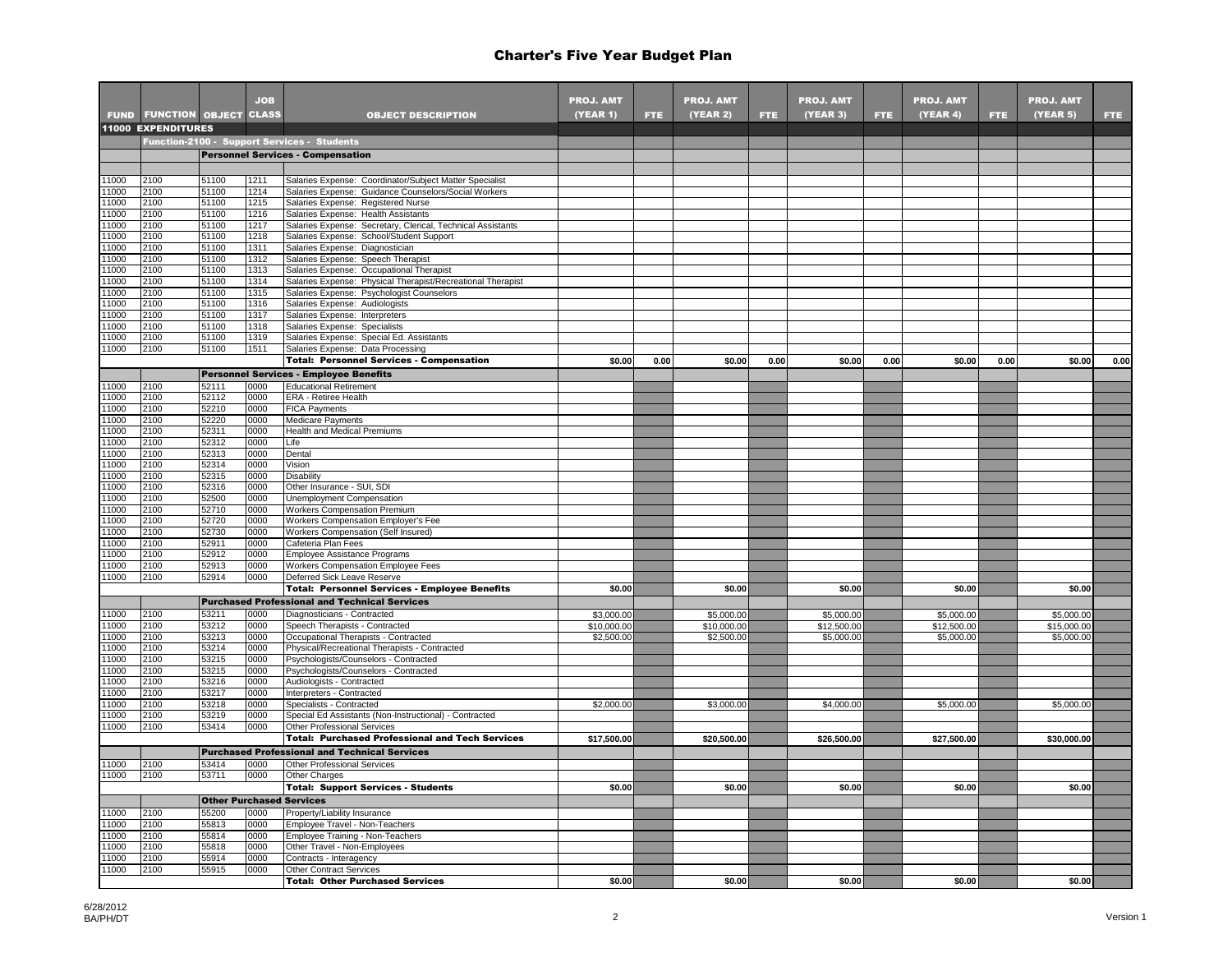|                |                                   |                                 | <b>JOB</b>   |                                                             | <b>PROJ. AMT</b> |      | <b>PROJ. AMT</b> |      | <b>PROJ. AMT</b> |      | <b>PROJ. AMT</b> |      | <b>PROJ. AMT</b> |            |
|----------------|-----------------------------------|---------------------------------|--------------|-------------------------------------------------------------|------------------|------|------------------|------|------------------|------|------------------|------|------------------|------------|
|                | <b>FUND FUNCTION OBJECT CLASS</b> |                                 |              | <b>OBJECT DESCRIPTION</b>                                   | (YEAR 1)         | FTE. | (YEAR 2)         | FTE. | (YEAR 3)         | FTE. | (YEAR 4)         | FTE. | <b>(YEAR 5)</b>  | <b>FTE</b> |
|                | <b>11000 EXPENDITURES</b>         |                                 |              |                                                             |                  |      |                  |      |                  |      |                  |      |                  |            |
|                |                                   | <b>Supplies</b>                 |              |                                                             |                  |      |                  |      |                  |      |                  |      |                  |            |
| 11000<br>11000 | 2100<br>2100                      | 56113<br>56118                  | 0000<br>0000 | Software<br>General Supplies and Materials                  |                  |      |                  |      |                  |      |                  |      |                  |            |
|                |                                   |                                 |              | <b>Total: Supplies</b>                                      | \$0.00           |      | \$0.00           |      | \$0.00           |      | \$0.00           |      | \$0.00           |            |
|                |                                   | <b>Property</b>                 |              |                                                             |                  |      |                  |      |                  |      |                  |      |                  |            |
| 11000          | 2100                              | 57331                           | 0000         | Fixed Assets (more than \$5,000)                            |                  |      |                  |      |                  |      |                  |      |                  |            |
| 11000          | 2100                              | 57332                           | 0000         | Supply Assets (\$5,000 or less)                             |                  |      |                  |      |                  |      |                  |      |                  |            |
|                |                                   |                                 |              | <b>Total: Property</b>                                      | \$0.00           |      | \$0.00           |      | \$0.00           |      | \$0.00           |      | \$0.00           |            |
| 11000          | 2100                              |                                 |              | <b>TOTAL: SUPPORT SERVICES - STUDENTS</b>                   | \$17,500.00      | 0.00 | \$20,500.00      | 0.00 | \$26,500.00      | 0.00 | \$27,500.00      | 0.00 | \$30,000.00      | 0.00       |
|                |                                   |                                 |              | Function-2200 - Support Services - Instruction              |                  |      |                  |      |                  |      |                  |      |                  |            |
|                |                                   |                                 |              | <b>Personnel Services - Compensation</b>                    |                  |      |                  |      |                  |      |                  |      |                  |            |
| 11000          | 2200                              | 51100                           | 1211         | Salaries Expense: Coordinator/Subject Matter Specialist     |                  |      |                  |      |                  |      |                  |      |                  |            |
| 11000          | 2200                              | 51100                           | 1212         | Salaries Expense: Library/Media Specialist                  |                  |      |                  |      |                  |      |                  |      |                  |            |
| 11000          | 2200                              | 51100                           | 1213         | Salaries Expense: Library/Media Assistants                  |                  |      |                  |      |                  |      |                  |      |                  |            |
| 11000          | 2200                              | 51100                           | 1217         | Salaries Expense: Secretary, Clerical, Technical Assistants |                  |      |                  |      |                  |      |                  |      |                  |            |
| 11000          | 2200                              | 51100                           | 1511         | Salaries Expense: Data Processing                           |                  |      |                  |      |                  |      |                  |      |                  |            |
|                |                                   |                                 |              | <b>Total: Support Services - Instruction</b>                | \$0.00           | 0.00 | \$0.00           | 0.00 | \$0.00           | 0.00 | \$0.00           | 0.00 | \$0.00           | 0.00       |
|                |                                   |                                 |              | <b>Personnel Services - Employee Benefits</b>               |                  |      |                  |      |                  |      |                  |      |                  |            |
| 11000          | 2200                              | 52111                           | 0000         | <b>Educational Retirement</b>                               |                  |      |                  |      |                  |      |                  |      |                  |            |
| 11000          | 2200                              | 52112                           | 0000         | ERA - Retiree Health                                        |                  |      |                  |      |                  |      |                  |      |                  |            |
| 11000          | 2200                              | 52210                           | 0000         | <b>FICA Payments</b>                                        |                  |      |                  |      |                  |      |                  |      |                  |            |
| 11000          | 2200                              | 52220                           | 0000         | <b>Medicare Payments</b>                                    |                  |      |                  |      |                  |      |                  |      |                  |            |
| 11000          | 2200                              | 52311                           | 0000         | <b>Health and Medical Premiums</b>                          |                  |      |                  |      |                  |      |                  |      |                  |            |
| 11000          | 2200                              | 52312                           | 0000         | Life                                                        |                  |      |                  |      |                  |      |                  |      |                  |            |
| 11000<br>11000 | 2200<br>2200                      | 52313<br>52314                  | 0000<br>0000 | Dental<br>Vision                                            |                  |      |                  |      |                  |      |                  |      |                  |            |
| 11000          | 2200                              | 52315                           | 0000         | Disability                                                  |                  |      |                  |      |                  |      |                  |      |                  |            |
| 11000          | 2200                              | 52316                           | 0000         | Other Insurance                                             |                  |      |                  |      |                  |      |                  |      |                  |            |
| 11000          | 2200                              | 52500                           | 0000         | Unemployment Compensation                                   |                  |      |                  |      |                  |      |                  |      |                  |            |
| 11000          | 2200                              | 52710                           | 0000         | Workers Compensation Premium                                |                  |      |                  |      |                  |      |                  |      |                  |            |
| 11000          | 2200                              | 52720                           | 0000         | Workers Compensation Employer's Fee                         |                  |      |                  |      |                  |      |                  |      |                  |            |
| 11000          | 2200                              | 52730                           | 0000         | Workers Compensation (Self Insured)                         |                  |      |                  |      |                  |      |                  |      |                  |            |
| 11000          | 2200                              | 52911                           | 0000         | Cafeteria Plan Fees                                         |                  |      |                  |      |                  |      |                  |      |                  |            |
| 11000          | 2200                              | 52912                           | 0000         | Employee Assistance Programs                                |                  |      |                  |      |                  |      |                  |      |                  |            |
| 11000          | 2200                              | 52913                           | 0000         | Workers Compensation Employee Fees                          |                  |      |                  |      |                  |      |                  |      |                  |            |
| 11000          | 2200                              | 52914                           | 0000         | Deferred Sick Leave Reserve                                 | \$0.00           |      | \$0.00           |      | \$0.00           |      | \$0.00           |      | \$0.00           |            |
|                |                                   |                                 |              | <b>Total: Personnel Services - Employee Benefits</b>        |                  |      |                  |      |                  |      |                  |      |                  |            |
|                |                                   |                                 |              | <b>Purchased Professional and Technical Services</b>        |                  |      |                  |      |                  |      |                  |      |                  |            |
| 11000<br>11000 | 2200<br>2200                      | 53414<br>53711                  | 0000<br>0000 | <b>Other Professional Services</b><br>Other Charges         |                  |      |                  |      |                  |      |                  |      |                  |            |
|                |                                   |                                 |              | <b>Total: Purchased Professional and Tech Services</b>      | \$0.00           |      | \$0.00           |      | \$0.00           |      | \$0.00           |      | \$0.00           |            |
|                |                                   | <b>Other Purchased Services</b> |              |                                                             |                  |      |                  |      |                  |      |                  |      |                  |            |
| 11000          | 2200                              | 55813                           | 0000         | Employee Travel - Non-Teachers                              |                  |      |                  |      |                  |      |                  |      |                  |            |
| 11000          | 2200                              | 55814                           | 0000         | Employee Training - Non-Teachers                            |                  |      |                  |      |                  |      |                  |      |                  |            |
| 11000          | 2200                              | 55818                           | 0000         | Other Travel - Non-Employees                                |                  |      |                  |      |                  |      |                  |      |                  |            |
| 11000          | 2200                              | 55914                           | 0000         | Contracts - Interagency                                     |                  |      |                  |      |                  |      |                  |      |                  |            |
| 11000          | 2200                              | 55915                           | 0000         | <b>Other Contract Services</b>                              |                  |      |                  |      |                  |      |                  |      |                  |            |
|                |                                   |                                 |              | <b>Total: Other Purchased Services</b>                      | \$0.00           |      | \$0.00           |      | \$0.00           |      | \$0.00           |      | \$0.00           |            |
|                |                                   | <b>Supplies</b>                 |              |                                                             |                  |      |                  |      |                  |      |                  |      |                  |            |
| 11000          | 2200                              | 56113                           | 0000         | Software                                                    |                  |      |                  |      |                  |      |                  |      |                  |            |
| 11000          | 2200                              | 56114                           | 0000         | Library And Audio-Visual                                    | \$1,500.00       |      | \$1,500.00       |      | \$1,800.00       |      | \$1,800.00       |      | \$1,800.00       |            |
| 11000          | 2200                              | 56118                           | 0000         | General Supplies and Materials                              |                  |      |                  |      |                  |      |                  |      |                  |            |
|                |                                   |                                 |              | <b>Total: Supplies</b>                                      | \$1,500.00       |      | \$1,500.00       |      | \$1,800.00       |      | \$1,800.00       |      | \$1,800.00       |            |
|                |                                   | <b>Property</b>                 |              |                                                             |                  |      |                  |      |                  |      |                  |      |                  |            |
| 11000          | 2200                              | 57331                           | 0000         | Fixed Assets (more than \$5,000)                            |                  |      |                  |      |                  |      |                  |      |                  |            |
| 11000          | 2200                              | 57332                           | 0000         | Supply Assets (\$5,000 or less)                             |                  |      |                  |      |                  |      |                  |      |                  |            |
|                |                                   |                                 |              | <b>Total: Property</b>                                      | \$0.00           |      | \$0.00           |      | \$0.00           |      | \$0.00           |      | \$0.00           |            |
| 11000          | 2200                              |                                 |              | <b>TOTAL: SUPPORT SERVICES - INSTRUCTION</b>                | \$1,500.00       | 0.00 | \$1,500.00       | 0.00 | \$1,800.00       | 0.00 | \$1,800.00       | 0.00 | \$1,800.00       | 0.00       |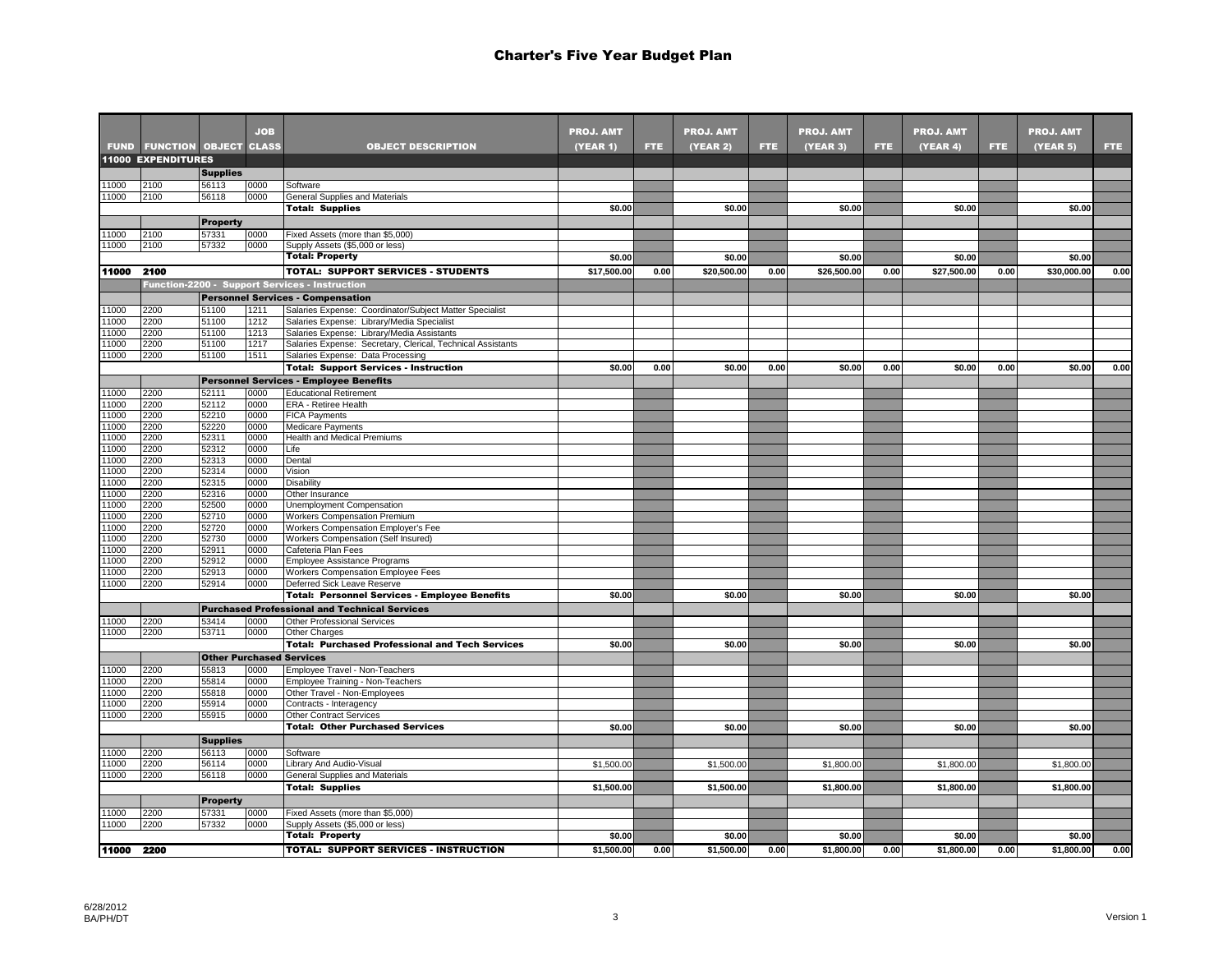|                |                                        |                                 | <b>JOB</b>   |                                                                     |                              |            |                                     |      |                                     |      |                              |      |                                     |      |
|----------------|----------------------------------------|---------------------------------|--------------|---------------------------------------------------------------------|------------------------------|------------|-------------------------------------|------|-------------------------------------|------|------------------------------|------|-------------------------------------|------|
|                | <b>FUND FUNCTION OBJECT CLASS</b>      |                                 |              | <b>OBJECT DESCRIPTION</b>                                           | <b>PROJ. AMT</b><br>(YEAR 1) | <b>FTE</b> | <b>PROJ. AMT</b><br><b>(YEAR 2)</b> | FTE. | <b>PROJ. AMT</b><br><b>(YEAR 3)</b> | FTE. | <b>PROJ. AMT</b><br>(YEAR 4) | FTE. | <b>PROJ. AMT</b><br><b>(YEAR 5)</b> | FTE. |
|                | <b>11000 EXPENDITURES</b>              |                                 |              |                                                                     |                              |            |                                     |      |                                     |      |                              |      |                                     |      |
|                | Function-2300 - General Administration |                                 |              |                                                                     |                              |            |                                     |      |                                     |      |                              |      |                                     |      |
|                |                                        |                                 |              | <b>Personnel Services - Compensation</b>                            |                              |            |                                     |      |                                     |      |                              |      |                                     |      |
|                |                                        |                                 |              | Salaries Expense: Administrative Associates -                       |                              |            |                                     |      |                                     |      |                              |      |                                     |      |
| 11000<br>11000 | 2300<br>2300                           | 51100<br>51100                  | 1113<br>1114 | Development/Outreach<br>Salaries Expense: Administrative Assistants | \$17,500.00                  | 0.50       | \$18,025.00                         | 0.50 | \$27,037.50,75                      |      | \$27,848.63                  | 0.75 | \$28,684.08                         | 0.75 |
| 11000          | 2300                                   | 51100                           | 1217         | Salaries Expense: Secretary, Clerical, Technical Assistants         |                              |            |                                     |      |                                     |      |                              |      |                                     |      |
| 11000          | 2300                                   | 51100                           | 1511         | Salaries Expense: Data Processing                                   |                              |            |                                     |      |                                     |      |                              |      |                                     |      |
|                |                                        |                                 |              | <b>Total: Personnel Services - Compensation</b>                     | \$17,500.00                  | 0.50       | \$18,025.00                         | 0.50 | \$27,037.50                         | 0.00 | \$27,848.63                  | 0.75 | \$28,684.08                         | 0.75 |
|                |                                        |                                 |              | Personnel Services - Employee Benefits                              |                              |            |                                     |      |                                     |      |                              |      |                                     |      |
| 11000<br>11000 | 2300<br>2300                           | 52111<br>52112                  | 0000<br>0000 | <b>Educational Retirement</b><br>ERA - Retiree Health               |                              |            |                                     |      |                                     |      |                              |      |                                     |      |
| 11000          | 2300                                   | 52210                           | 0000         | <b>FICA Payments</b>                                                | \$1,338.75                   |            | \$1,378.91                          |      | \$2,068.37                          |      | \$2,130.42                   |      | \$2,194.33                          |      |
| 11000          | 2300                                   | 52220                           | 0000         | <b>Medicare Payments</b>                                            |                              |            |                                     |      |                                     |      |                              |      |                                     |      |
| 11000          | 2300                                   | 52311                           | 0000         | Health and Medical Premiums                                         |                              |            |                                     |      |                                     |      |                              |      |                                     |      |
| 11000          | 2300                                   | 52312                           | 0000         | Life                                                                |                              |            |                                     |      |                                     |      |                              |      |                                     |      |
| 11000          | 2300                                   | 52313<br>52314                  | 0000<br>0000 | Dental                                                              |                              |            |                                     |      |                                     |      |                              |      |                                     |      |
| 11000<br>11000 | 2300<br>2300                           | 52315                           | 0000         | Vision<br><b>Disability</b>                                         |                              |            |                                     |      |                                     |      |                              |      |                                     |      |
| 11000          | 2300                                   | 52316                           | 0000         | Other Insurance - SUI and SDI                                       | \$358.00                     |            | \$368.50                            |      | \$548.75                            |      | \$564.97                     |      | \$581.68                            |      |
| 11000          | 2300                                   | 52500                           | 000          | Unemployment Compensation                                           |                              |            |                                     |      |                                     |      |                              |      |                                     |      |
| 11000          | 2300                                   | 52710                           | 0000         | <b>Workers Compensation Premium</b>                                 |                              |            |                                     |      |                                     |      |                              |      |                                     |      |
| 11000<br>11000 | 2300                                   | 52720                           | 0000         | Workers Compensation Employer's Fee                                 |                              |            |                                     |      |                                     |      |                              |      |                                     |      |
| 11000          | 2300<br>2300                           | 52730<br>52911                  | 0000<br>0000 | Workers Compensation (Self Insured)<br>Cafeteria Plan Fees          |                              |            |                                     |      |                                     |      |                              |      |                                     |      |
| 11000          | 2300                                   | 52912                           | 0000         | Employee Assistance Programs                                        |                              |            |                                     |      |                                     |      |                              |      |                                     |      |
| 11000          | 2300                                   | 52913                           | 0000         | Workers Compensation Employee Fees                                  |                              |            |                                     |      |                                     |      |                              |      |                                     |      |
| 11000          | 2300                                   | 52914                           | 0000         | Deferred Sick Leave Reserve                                         |                              |            |                                     |      |                                     |      |                              |      |                                     |      |
|                |                                        |                                 |              | <b>Total: Personnel Services - Employee Benefits</b>                | \$1.696.75                   |            | \$1.747.41                          |      | \$2.617.12                          |      | \$2.695.39                   |      | \$2,776.01                          |      |
|                |                                        |                                 |              | Purchased Professional and Technical Services                       |                              |            |                                     |      |                                     |      |                              |      |                                     |      |
| 11000          | 2300                                   | 53411                           | 0000         | Auditing                                                            |                              |            |                                     |      |                                     |      |                              |      |                                     |      |
| 11000<br>11000 | 2300<br>2300                           | 53412<br>53413                  | 0000<br>0000 | <b>Bond/Board Elections</b><br>Legal                                |                              |            |                                     |      |                                     |      |                              |      |                                     |      |
| 11000          | 2300                                   | 53414                           | 0000         | Other Professional Services                                         |                              |            |                                     |      |                                     |      |                              |      |                                     |      |
| 11000          | 2300                                   | 53711                           | 0000         | Other Charges                                                       |                              |            |                                     |      |                                     |      |                              |      |                                     |      |
|                |                                        |                                 |              | <b>Total: Purchased Professional and Tech Services</b>              | \$0.00                       |            | \$0.00                              |      | \$0.00                              |      | \$0.00                       |      | \$0.00                              |      |
|                |                                        | <b>Other Purchased Services</b> |              |                                                                     |                              |            |                                     |      |                                     |      |                              |      |                                     |      |
| 11000          | 2300                                   | 55400                           | 0000         | Advertising                                                         |                              |            |                                     |      |                                     |      |                              |      |                                     |      |
| 11000          | 2300                                   | 55811                           | 0000         | <b>Board Travel</b>                                                 |                              |            |                                     |      |                                     |      |                              |      |                                     |      |
| 11000<br>11000 | 2300<br>2300                           | 55812<br>55813                  | 0000<br>0000 | <b>Board Training</b><br>Employee Travel - Non-Teachers             |                              |            |                                     |      |                                     |      |                              |      |                                     |      |
| 11000          | 2300                                   | 55814                           | 0000         | Employee Training - Non-Teachers                                    |                              |            |                                     |      |                                     |      |                              |      |                                     |      |
| 11000          | 2300                                   | 55818                           | 0000         | Other Travel - Non-Employees                                        |                              |            |                                     |      |                                     |      |                              |      |                                     |      |
| 11000          | 2300                                   | 55914                           | 0000         | Contracts - Interagency                                             |                              |            |                                     |      |                                     |      |                              |      |                                     |      |
| 11000          | 2300                                   | 55915                           | 0000         | <b>Other Contract Services</b>                                      |                              |            |                                     |      |                                     |      |                              |      |                                     |      |
|                |                                        |                                 |              | <b>Total: Other Purchased Services</b>                              | \$0.00                       |            | \$0.00                              |      | \$0.00                              |      | \$0.00                       |      | \$0.00                              |      |
|                |                                        | <b>Supplies</b><br>56113        |              |                                                                     |                              |            |                                     |      |                                     |      |                              |      |                                     |      |
| 11000<br>11000 | 2300<br>2300                           | 56115                           | 0000<br>0000 | Software<br><b>Board Expenses</b>                                   |                              |            |                                     |      |                                     |      |                              |      |                                     |      |
| 11000          | 2300                                   | 56118                           | 0000         | General Supplies and Materials                                      |                              |            |                                     |      |                                     |      |                              |      |                                     |      |
|                |                                        |                                 |              | <b>Total: Supplies</b>                                              | \$0.00                       |            | \$0.00                              |      | \$0.00                              |      | \$0.00                       |      | \$0.00                              |      |
|                |                                        | <b>Property</b>                 |              |                                                                     |                              |            |                                     |      |                                     |      |                              |      |                                     |      |
| 11000          | 2300                                   | 57331                           | 0000         | Fixed Assets (more than \$5,000)                                    |                              |            |                                     |      |                                     |      |                              |      |                                     |      |
| 11000          | 2300                                   | 57332                           | 0000         | Supply Assets (\$5,000 or less)                                     |                              |            |                                     |      |                                     |      |                              |      |                                     |      |
|                |                                        |                                 |              | <b>Total: Property</b>                                              | \$0.00                       |            | \$0.00                              |      | \$0.00                              |      | \$0.00                       |      | \$0.00                              |      |
| 11000          | 2300                                   |                                 |              | <b>TOTAL: GENERAL ADMINISTRATION</b>                                | \$19,196.75                  | 0.50       | \$19,772.41                         | 0.50 | \$29,654.62                         | 0.00 | \$30,544.02                  | 0.75 | \$31,460.10                         | 0.75 |
|                | Function-2400 - School Administration  |                                 |              |                                                                     |                              |            |                                     |      |                                     |      |                              |      |                                     |      |
|                |                                        |                                 |              | <b>Personnel Services - Compensation</b>                            |                              |            |                                     |      |                                     |      |                              |      |                                     |      |
| 11000          | 2400                                   | 51100                           | 1112         | Salaries Expense: Principal                                         | \$40,000.00                  | 1.00       | \$41,200.00                         | 1.00 | \$42,436.00                         | 1.00 | \$43,709.08                  | 1.00 | \$45,020.35                         | 1.00 |
| 1000           | 2400                                   | 51100                           | 1211         | Salaries Expense: Coordinator/Subject Matter Specialist - Stipend   |                              |            |                                     |      |                                     |      |                              |      |                                     |      |
| 11000          | 2400                                   | 51100                           | 1217         | Salaries Expense: Secretary, Clerical, Technical Assistants         | \$15,000.00                  | 0.60       | \$15,450.00                         | 0.60 | \$23,250.00                         | 0.75 | \$23,947.50                  | 0.75 | \$31,930.00                         | 1.00 |
| 11000          | 2400                                   | 51100                           | 1511         | Salaries Expense: Data Processing                                   |                              |            |                                     |      |                                     |      |                              |      |                                     |      |
|                |                                        |                                 |              | <b>Total: Personnel Services - Compensation</b>                     | \$55,000.00                  | 1.60       | \$56,650.00                         | 1.60 | \$65,686.00                         | 1.75 | \$67,656.58                  | 1.75 | \$76,950.35                         | 2.00 |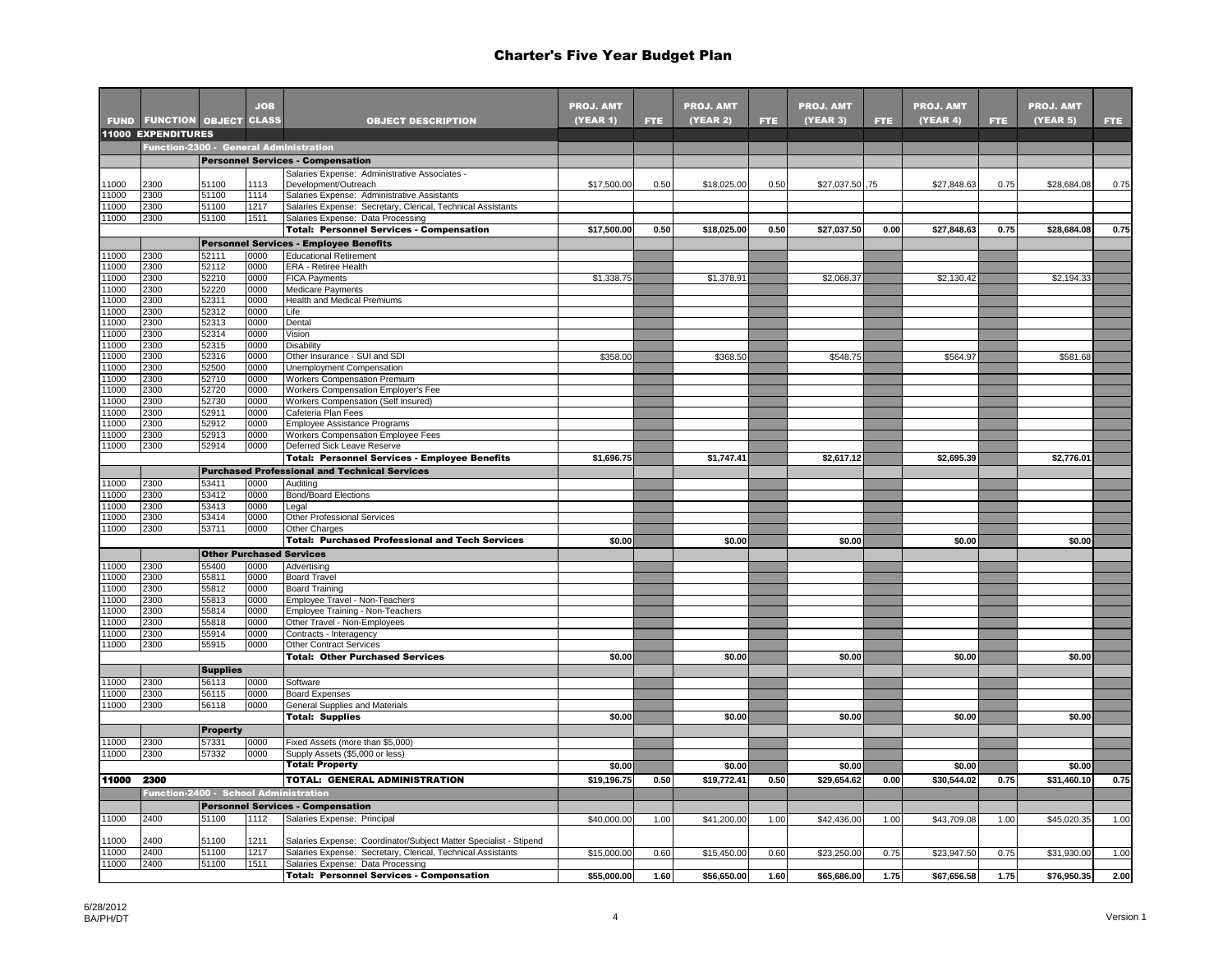|                |                                         |                 | <b>JOB</b>   | ماسمنسميات                                                                          | مملئا بالمعيادين الممكن مبيناته<br><b>PROJ. AMT</b> |      | <b>PROJ. AMT</b> |            | <b>PROJ. AMT</b> |      | <b>PROJ. AMT</b> |            | <b>PROJ. AMT</b> |                       |
|----------------|-----------------------------------------|-----------------|--------------|-------------------------------------------------------------------------------------|-----------------------------------------------------|------|------------------|------------|------------------|------|------------------|------------|------------------|-----------------------|
|                | <b>FUND FUNCTION OBJECT</b>             |                 | <b>CLASS</b> | <b>OBJECT DESCRIPTION</b>                                                           | (YEAR 1)                                            | FTE: | (YEAR 2)         | <b>FTE</b> | (YEAR 3)         | FTE. | (YEAR 4)         | <b>FTE</b> | <b>(YEAR 5)</b>  | FTE                   |
|                | <b>11000 EXPENDITURES</b>               |                 |              |                                                                                     |                                                     |      |                  |            |                  |      |                  |            |                  |                       |
| 11000          | 2400                                    | 52111           | 0000         | <b>Personnel Services - Employee Benefits</b><br><b>Educational Retirement</b>      | \$1,200.00                                          |      | \$1,236.00       |            | \$1,273.08       |      | \$1,311.27       |            | \$2,308.51       |                       |
| 11000          | 2400                                    | 52112           | 0000         | ERA - Retiree Health                                                                |                                                     |      |                  |            |                  |      |                  |            |                  |                       |
| 11000          | 2400                                    | 52210           | 0000         | <b>FICA Payments</b>                                                                | \$4,207.50                                          |      | \$4,333.73       |            | \$5,024.98       |      | \$5,175.73       |            | \$5,886.70       |                       |
| 11000<br>11000 | 2400<br>2400                            | 52220<br>52311  | 0000<br>0000 | <b>Medicare Payments</b><br>Health and Medical Premiums                             | \$4,800.00                                          |      | \$4,800.00       |            | \$4,800.00       |      | \$4,800.00       |            | \$9,600.00       |                       |
| 11000          | 2400                                    | 52312           | 0000         | Life                                                                                |                                                     |      |                  |            |                  |      |                  |            |                  |                       |
| 11000          | 2400                                    | 52313           | 0000         | Dental                                                                              |                                                     |      |                  |            |                  |      |                  |            |                  |                       |
| 11000          | 2400                                    | 52314           | 0000         | Vision                                                                              |                                                     |      |                  |            |                  |      |                  |            |                  |                       |
| 11000<br>11000 | 2400<br>2400                            | 52315<br>52316  | 0000<br>0000 | Disability<br>Other Insurance - SUI and SDI                                         | \$760.80                                            |      | \$769.80         |            | \$927.00         |      | \$940.95         |            | \$1,102.60       |                       |
| 11000          | 2400                                    | 52500           | 0000         | Unemployment Compensation                                                           |                                                     |      |                  |            |                  |      |                  |            |                  |                       |
| 11000          | 2400                                    | 52710           | 0000         | Workers Compensation Premium                                                        |                                                     |      |                  |            |                  |      |                  |            |                  |                       |
| 11000<br>11000 | 2400<br>2400                            | 52720<br>52730  | 0000<br>0000 | Workers Compensation Employer's Fee<br>Workers Compensation (Self Insured)          |                                                     |      |                  |            |                  |      |                  |            |                  |                       |
| 11000          | 2400                                    | 52911           | 0000         | Cafeteria Plan Fees                                                                 |                                                     |      |                  |            |                  |      |                  |            |                  |                       |
| 11000          | 2400                                    | 52912           | 0000         | Employee Assistance Programs                                                        |                                                     |      |                  |            |                  |      |                  |            |                  |                       |
| 11000          | 2400                                    | 52913           | 0000         | Workers Compensation Employee Fees                                                  |                                                     |      |                  |            |                  |      |                  |            |                  |                       |
| 11000          | 2400                                    | 52914           | 0000         | Deferred Sick Leave Reserve<br><b>Total: Personnel Services - Employee Benefits</b> | \$10,968.30                                         |      | \$11,139.53      |            | \$12,025.06      |      | \$12,227.95      |            | \$18,897.81      |                       |
|                |                                         |                 |              | <b>Purchased Professional and Technical Services</b>                                |                                                     |      |                  |            |                  |      |                  |            |                  |                       |
| 11000          | 2400                                    | 53414           | 0000         | Other Professional Services - Curriculum Specialist Stipend                         | \$5,000.00                                          |      | \$5,000.00       |            | \$5,000.00       |      | \$5,000.00       |            | \$5,000.00       |                       |
| 11000          | 2400                                    | 53711           | 0000         | Other Charges                                                                       |                                                     |      |                  |            |                  |      |                  |            |                  |                       |
|                |                                         |                 |              | <b>Total: Purchased Professional and Technical Services</b>                         | \$5,000.00                                          |      | \$5,000.00       |            | \$5,000.00       |      | \$5,000.00       |            | \$5,000.00       |                       |
|                |                                         |                 |              | <b>Other Purchased Services</b>                                                     |                                                     |      |                  |            |                  |      |                  |            |                  |                       |
| 11000          | 2400                                    | 55813           | 0000         | Employee Travel - Non-Teachers                                                      | \$300.00                                            |      | \$500.00         |            | \$500.00         |      | \$500.00         |            | \$500.00         |                       |
| 11000<br>11000 | 2400<br>2400                            | 55814<br>55914  | 0000<br>0000 | Employee Training - Non-Teachers<br>Contracts - Interagency                         | \$1,500.00                                          |      | \$1,500.00       |            | \$1,500.00       |      | \$1,500.00       |            | \$2,000.00       |                       |
| 11000          | 2400                                    | 55915           | 0000         | <b>Other Contract Services</b>                                                      |                                                     |      |                  |            |                  |      |                  |            |                  |                       |
|                |                                         |                 |              | <b>Total: Other Purchased Services</b>                                              | \$1,800.00                                          |      | \$2,000.00       |            | \$2.000.00       |      | \$2,000.00       |            | \$2,500.00       |                       |
|                |                                         | <b>Supplies</b> |              |                                                                                     |                                                     |      |                  |            |                  |      |                  |            |                  |                       |
| 11000          | 2400                                    | 56113           | 0000         | Software                                                                            |                                                     |      |                  |            |                  |      |                  |            |                  |                       |
| 11000          | 2400                                    | 56118           | 0000         | <b>General Supplies and Materials</b><br><b>Total: Supplies</b>                     |                                                     |      |                  |            |                  |      |                  |            |                  |                       |
|                |                                         | <b>Property</b> |              |                                                                                     | \$0.00                                              |      | \$0.00           |            | \$0.00           |      | \$0.00           |            | \$0.00           |                       |
| 11000          | 2400                                    | 57331           | 0000         | Fixed Assets (more than \$5,000)                                                    |                                                     |      |                  |            |                  |      |                  |            |                  |                       |
| 11000          | 2400                                    | 57332           | 0000         | Supply Assets (\$5,000 or less)                                                     |                                                     |      |                  |            |                  |      |                  |            |                  |                       |
|                |                                         |                 |              | <b>Total: Property</b>                                                              | \$0.00                                              |      | \$0.00           |            | \$0.00           |      | \$0.00           |            | \$0.00           |                       |
| 11000 2400     |                                         |                 |              | <b>TOTAL: SCHOOL ADMINISTRATION</b>                                                 | \$72,768.30                                         | 1.60 | \$74,789.53      | 1.60       | \$84,711.06      | 1.75 | \$86,884.53      | 1.75       | \$103,348.16     | 2.00                  |
|                | <b>Function-2500 - Central Services</b> |                 |              |                                                                                     |                                                     |      |                  |            |                  |      |                  |            |                  |                       |
|                |                                         |                 |              | <b>Personnel Services - Compensation</b>                                            |                                                     |      |                  |            |                  |      |                  |            |                  |                       |
| 11000          | 2500                                    | 51100           | 1113         | Salaries Expense: Administrative Associates -<br>Development/Outreach               |                                                     |      |                  |            |                  |      |                  |            |                  |                       |
| 11000          | 2500                                    | 51100           | 1114         | Salaries Expense: Administrative Assistants                                         |                                                     |      |                  |            |                  |      |                  |            |                  |                       |
| 11000          | 2500                                    | 51100           | 1115         | Salaries Expense: Assoc. Supt.-Fin./Business Manager                                |                                                     |      |                  |            |                  |      |                  |            |                  |                       |
| 11000          | 2500                                    | 51100           | 1217         | Salaries Expense: Secretary, Clerical, Technical Assistants                         |                                                     |      |                  |            |                  |      |                  |            |                  |                       |
| 11000<br>11000 | 2500<br>2500                            | 51100<br>51100  | 1220<br>1511 | Salaries Expense: Business Office Support<br>Salaries Expense: Data Processing      |                                                     |      |                  |            |                  |      |                  |            |                  |                       |
|                |                                         |                 |              | <b>Total: Personnel Services - Compensation</b>                                     | \$0.00                                              | 0.00 | \$0.00           | 0.00       | \$0.00           | 0.00 | \$0.00           | 0.00       | \$0.00           | 0.00                  |
|                |                                         |                 |              | <b>Personnel Services - Employee Benefits</b>                                       |                                                     |      |                  |            |                  |      |                  |            |                  |                       |
| 11000          | 2500                                    | 52111           | 0000         | <b>Educational Retirement</b>                                                       |                                                     |      |                  |            |                  |      |                  |            |                  |                       |
| 11000          | 2500                                    | 52112           | 0000         | ERA - Retiree Health                                                                |                                                     |      |                  |            |                  |      |                  |            |                  |                       |
| 11000          | 2500                                    | 52210           | 0000         | <b>FICA Payments</b>                                                                |                                                     |      |                  |            |                  |      |                  |            |                  |                       |
| 11000<br>11000 | 2500<br>2500                            | 52220<br>52311  | 0000<br>0000 | <b>Medicare Payments</b><br>Health and Medical Premiums                             |                                                     |      |                  |            |                  |      |                  |            |                  |                       |
| 11000          | 2500                                    | 52312           | 0000         | Life                                                                                |                                                     |      |                  |            |                  |      |                  |            |                  |                       |
| 11000          | 2500                                    | 52313           | 0000         | Dental                                                                              |                                                     |      |                  |            |                  |      |                  |            |                  |                       |
| 11000          | 2500<br>2500                            | 52314<br>52315  | 0000         | Vision                                                                              |                                                     |      |                  |            |                  |      |                  |            |                  |                       |
| 11000<br>11000 | 2500                                    | 52316           | 0000<br>0000 | Disability<br>Other Insurance                                                       |                                                     |      |                  |            |                  |      |                  |            |                  |                       |
| 11000          | 2500                                    | 52500           | 0000         | Unemployment Compensation                                                           |                                                     |      |                  |            |                  |      |                  |            |                  |                       |
| 11000          | 2500                                    | 52710           | 0000         | Workers Compensation Premium                                                        |                                                     |      |                  |            |                  |      |                  |            |                  |                       |
| 11000          | 2500                                    | 52720           | 0000         | Workers Compensation Employer's Fee                                                 |                                                     |      |                  |            |                  |      |                  |            |                  |                       |
| 11000<br>11000 | 2500<br>2500                            | 52730<br>52911  | 0000<br>0000 | Workers Compensation (Self Insured)<br>Cafeteria Plan Fees                          |                                                     |      |                  |            |                  |      |                  |            |                  |                       |
| 11000          | 2500                                    | 52912           | 0000         | Employee Assistance Programs                                                        |                                                     |      |                  |            |                  |      |                  |            |                  |                       |
| 11000          | 2500                                    | 52913           | 0000         | Workers Compensation Employee Fees                                                  |                                                     |      |                  |            |                  |      |                  |            |                  |                       |
| 6/2874008      | 2500                                    | 52914           | 0000         | Deferred Sick Leave Reserve                                                         |                                                     |      |                  |            |                  |      |                  |            |                  | <del>Versio</del> n 1 |
| BA/PH/DT       |                                         |                 |              |                                                                                     |                                                     |      |                  |            |                  |      |                  |            |                  |                       |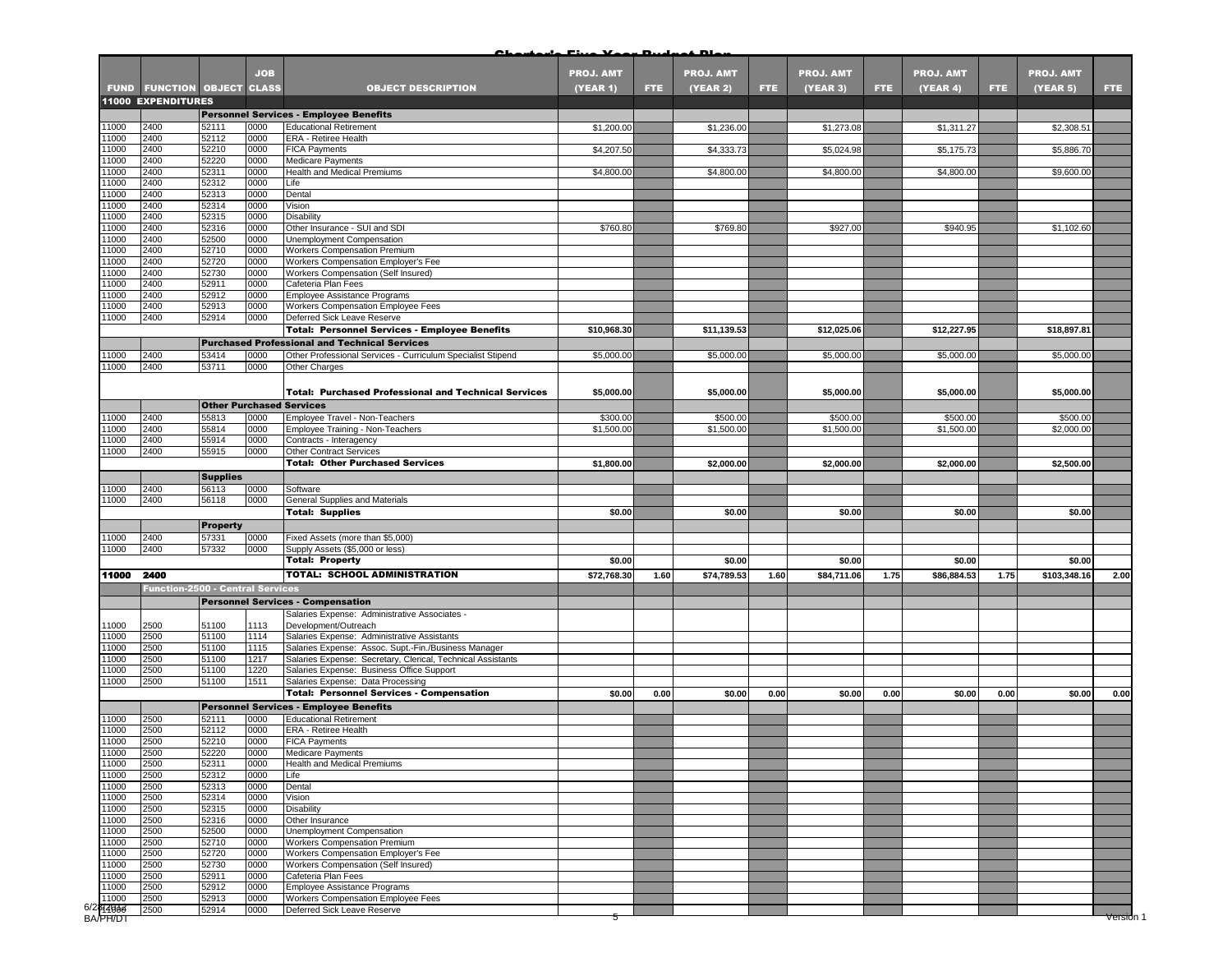| <b>FUND FUNCTION OBJECT CLASS</b> |  | <b>JOB</b> | <b>OBJECT DESCRIPTION</b>                     | <b>PROJ. AMT</b><br><b>(YEAR 1)</b> | FTE. | <b>PROJ. AMT</b><br>(YEAR 2) | <b>FTE</b> | <b>PROJ. AMT</b><br><b>(YEAR 3)</b> | <b>ETE</b> | <b>PROJ. AMT</b><br>(YEAR 4) | <b>FTE</b> | <b>PROJ. AMT</b><br>(YEAR 5) | FTE. |
|-----------------------------------|--|------------|-----------------------------------------------|-------------------------------------|------|------------------------------|------------|-------------------------------------|------------|------------------------------|------------|------------------------------|------|
| <b>11000 EXPENDITURES</b>         |  |            |                                               |                                     |      |                              |            |                                     |            |                              |            |                              |      |
|                                   |  |            | Total: Personnel Services - Employee Benefits | \$0.00                              |      | \$0.00                       |            | \$0.00                              |            | \$0.00                       |            | \$0.00                       |      |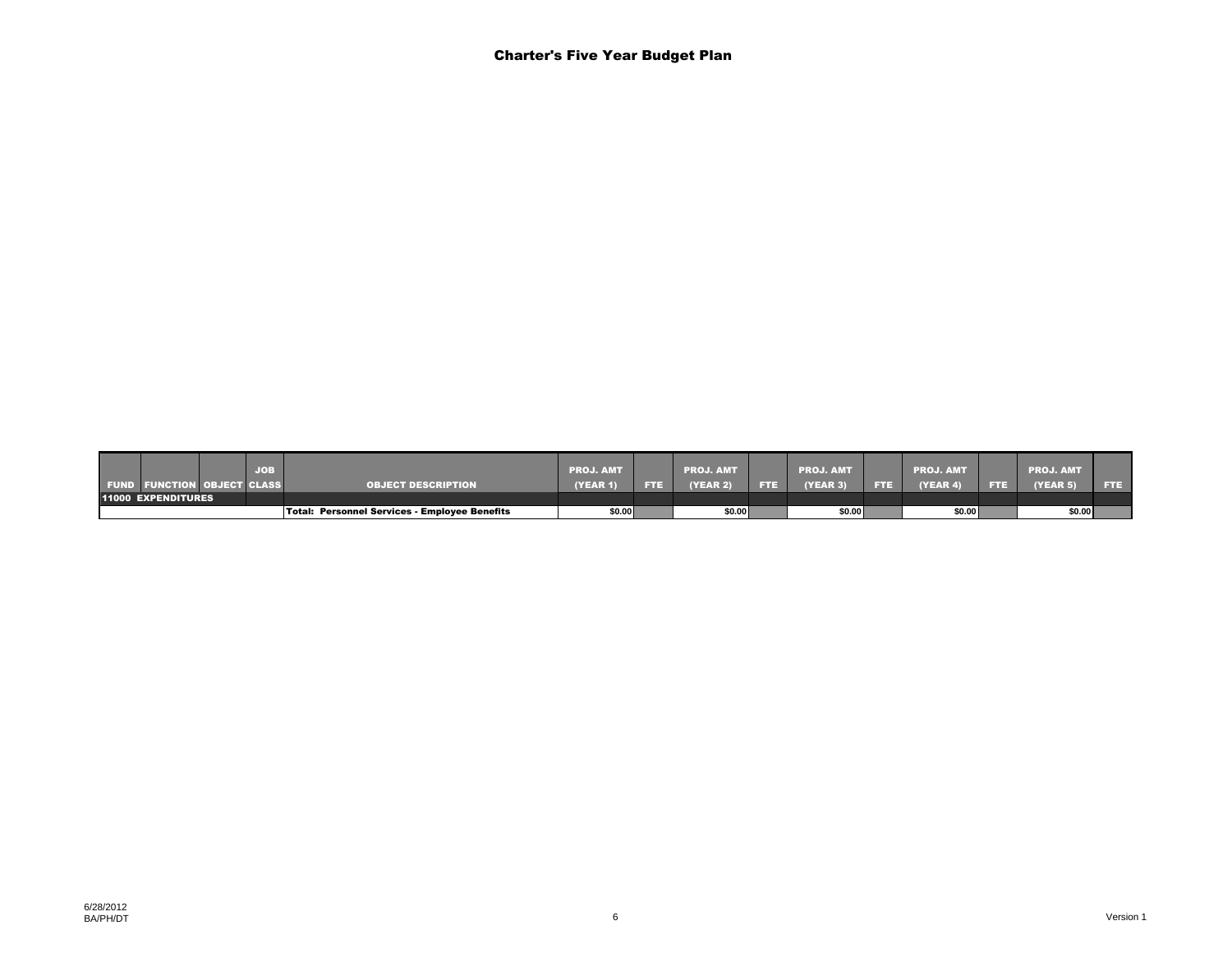|                       | <b>FUND FUNCTION OBJECT</b> |                 | <b>JOB</b><br><b>CLASS</b> | <b>OBJECT DESCRIPTION</b>                                                                                    | <b>PROJ. AMT</b><br>(YEAR 1) | FTE. | <b>PROJ. AMT</b><br>(YEAR 2) | FTE. | <b>PROJ. AMT</b><br>(YEAR 3) | <b>FTE</b> | <b>PROJ. AMT</b><br>(YEAR 4) | <b>FTE</b> | <b>PROJ. AMT</b><br><b>(YEAR 5)</b> | FTE.      |
|-----------------------|-----------------------------|-----------------|----------------------------|--------------------------------------------------------------------------------------------------------------|------------------------------|------|------------------------------|------|------------------------------|------------|------------------------------|------------|-------------------------------------|-----------|
|                       | <b>11000 EXPENDITURES</b>   |                 |                            |                                                                                                              |                              |      |                              |      |                              |            |                              |            |                                     |           |
|                       |                             |                 |                            | <b>Purchased Professional and Technical Services</b><br>Other Professional Services - Contracted Business    |                              |      |                              |      |                              |            |                              |            |                                     |           |
| 11000                 | 2500                        | 53414           | 0000                       | Services/Consulting                                                                                          | \$50,000.00                  |      | \$50,000.00                  |      | \$50,000.00                  |            | \$52,000.00                  |            | \$52,000.00                         |           |
| 11000                 | 2500                        | 53711           | 0000                       | Other Charges                                                                                                |                              |      |                              |      |                              |            |                              |            |                                     |           |
|                       |                             |                 |                            | <b>Total: Purchased Professional and Technical Services</b>                                                  | \$50,000.00                  |      | \$50,000.00                  |      | \$50,000.00                  |            | \$52,000.00                  |            | \$52,000.00                         |           |
|                       |                             |                 |                            | <b>Other Purchased Services</b>                                                                              |                              |      |                              |      |                              |            |                              |            |                                     |           |
| 11000<br>11000        | 2500<br>2500                | 55400<br>55813  | 0000<br>0000               | Advertising<br>Employee Travel - Non-Teachers                                                                | \$2,500.00<br>\$300.00       |      | \$2,500.00<br>\$500.00       |      | \$2,500.00<br>\$500.00       |            | \$2,500.00<br>\$500.00       |            | \$2,500.00<br>\$500.00              |           |
| 11000                 | 2500                        | 55814           | 0000                       | Employee Training - Non-Teachers                                                                             | \$1,500.00                   |      | \$2,000.00                   |      | \$2,000.00                   |            | \$2,000.00                   |            | \$2,000.00                          |           |
| 11000                 | 2500                        | 55914           | 0000                       | Contracts - Interagency                                                                                      |                              |      |                              |      |                              |            |                              |            |                                     |           |
| 11000                 | 2500                        | 55915           | 0000                       | <b>Other Contract Services</b>                                                                               |                              |      |                              |      |                              |            |                              |            |                                     |           |
|                       |                             |                 |                            | <b>Total: Other Purchased Services</b>                                                                       | \$4,300.00                   |      | \$5,000.00                   |      | \$5,000.00                   |            | \$5,000.00                   |            | \$5,000.00                          |           |
|                       |                             | <b>Supplies</b> |                            |                                                                                                              |                              |      |                              |      |                              |            |                              |            |                                     |           |
| 11000<br>11000        | 2500<br>2500                | 56113<br>56118  | 0000<br>0000               | Software<br>General Supplies and Materials                                                                   |                              |      |                              |      |                              |            |                              |            |                                     |           |
|                       |                             |                 |                            | <b>Total: Supplies</b>                                                                                       | \$0.00                       |      | \$0.00                       |      | \$0.00                       |            | \$0.00                       |            | \$0.00                              |           |
|                       |                             | <b>Property</b> |                            |                                                                                                              |                              |      |                              |      |                              |            |                              |            |                                     |           |
| 11000                 | 2500                        | 57331           | 0000                       | Fixed Assets (more than \$5,000)                                                                             |                              |      |                              |      |                              |            |                              |            |                                     |           |
| 11000                 | 2500                        | 57332           | 0000                       | Supply Assets (\$5,000 or less)                                                                              |                              |      |                              |      |                              |            |                              |            |                                     |           |
|                       |                             |                 |                            | <b>Total: Property</b>                                                                                       | \$0.00                       |      | \$0.00                       |      | \$0.00                       |            | \$0.00                       |            | \$0.00                              |           |
| 11000                 | 2500                        |                 |                            | <b>TOTAL: CENTRAL SERVICES</b>                                                                               | \$54,300.00                  | 0.00 | \$55,000.00                  | 0.00 | \$55,000.00                  | 0.00       | \$57,000.00                  | 0.00       | \$57,000.00                         | 0.00      |
|                       |                             |                 |                            | Function-2600 - Operation and Maintenance of Plant                                                           |                              |      |                              |      |                              |            |                              |            |                                     |           |
|                       |                             |                 |                            | <b>Personnel Services - Compensation</b>                                                                     |                              |      |                              |      |                              |            |                              |            |                                     |           |
| 11000                 | 2600                        | 51100           | 1113                       | Salaries Expense: Administrative Associates                                                                  |                              |      |                              |      |                              |            |                              |            |                                     |           |
| 11000<br>11000        | 2600<br>2600                | 51100<br>51100  | 1114<br>1217               | Salaries Expense: Administrative Assistants<br>Salaries Expense: Secretary, Clerical, Technical Assistants   |                              |      |                              |      |                              |            |                              |            |                                     |           |
| 11000                 | 2600                        | 51100           | 1219                       | Salaries Expense: Duty Personnel                                                                             |                              |      |                              |      |                              |            |                              |            |                                     |           |
| 11000                 | 2600                        | 51100           | 1614                       | Salaries Expense: Maintenance                                                                                |                              |      |                              |      |                              |            |                              |            |                                     |           |
| 11000                 | 2600                        | 51100           | 1615                       | Salaries Expense: Custodial                                                                                  | \$10,000.00                  | 0.50 | \$10,300.00                  | 0.50 | \$10,609.00                  | 0.50       | \$15,913.50                  | 0.75       | \$16,390.91                         | 0.75      |
| 11000                 | 2600                        | 51100           | 1623                       | Salaries Expense: Crosswalk Guards                                                                           |                              |      |                              |      |                              |            |                              |            |                                     |           |
|                       |                             |                 |                            | <b>Total: Personnel Services - Compensation</b>                                                              | \$10,000.00                  | 0.50 | \$10,300.00                  | 0.50 | \$10,609.00                  | 0.50       | \$15,913.50                  | 0.75       | \$16,390.91                         | 0.75      |
|                       |                             |                 |                            | <b>Personnel Services - Employee Benefits</b><br><b>Educational Retirement</b>                               |                              |      |                              |      |                              |            |                              |            |                                     |           |
| 11000<br>11000        | 2600<br>2600                | 52111<br>52112  | 0000<br>0000               | <b>ERA - Retiree Health</b>                                                                                  |                              |      |                              |      |                              |            |                              |            |                                     |           |
| 11000                 | 2600                        | 52210           | 0000                       | FICA Payments                                                                                                | \$765.00                     |      | \$787.95                     |      | \$811.59                     |            | \$1,217.38                   |            | \$1,253.90                          |           |
| 11000                 | 2600                        | 52220           | 0000                       | Medicare Payments                                                                                            |                              |      |                              |      |                              |            |                              |            |                                     |           |
| 11000                 | 2600                        | 52311           | 0000                       | Health and Medical Premiums                                                                                  |                              |      |                              |      |                              |            |                              |            |                                     |           |
| 11000                 | 2600                        | 52312           | 0000                       | Life                                                                                                         |                              |      |                              |      |                              |            |                              |            |                                     |           |
| 11000<br>11000        | 2600<br>2600                | 52313<br>52314  | 0000<br>0000               | Dental<br>Vision                                                                                             |                              |      |                              |      |                              |            |                              |            |                                     |           |
| 11000                 | 2600                        | 52315           | 0000                       | Disability                                                                                                   |                              |      |                              |      |                              |            |                              |            |                                     |           |
| 11000                 | 2600                        | 52316           | 0000                       | Other Insurance                                                                                              |                              |      |                              |      |                              |            |                              |            |                                     |           |
| 11000                 | 2600                        | 52500           | 0000                       | Unemployment Compensation                                                                                    |                              |      |                              |      |                              |            |                              |            |                                     |           |
| 11000                 | 2600                        | 52710           | 0000<br>0000               | Workers Compensation Premium                                                                                 |                              |      |                              |      |                              |            |                              |            |                                     |           |
| 11000<br>11000        | 2600<br>2600                | 52720<br>52730  | 0000                       | Workers Compensation Employer's Fee<br>Workers Compensation (Self Insured)                                   |                              |      |                              |      |                              |            |                              |            |                                     |           |
| 11000                 | 2600                        | 52911           | 0000                       | Cafeteria Plan Fees                                                                                          |                              |      |                              |      |                              |            |                              |            |                                     |           |
| 11000                 | 2600                        | 52912           | 0000                       | <b>Employee Assistance Programs</b>                                                                          |                              |      |                              |      |                              |            |                              |            |                                     |           |
| 11000                 | 2600                        | 52913           | 0000                       | Workers Compensation Employee Fees                                                                           |                              |      |                              |      |                              |            |                              |            |                                     |           |
| 11000                 | 2600                        | 52914           | 0000                       | Deferred Sick Leave Reserve                                                                                  | \$765.00                     |      | \$787.95                     |      | \$811.59                     |            |                              |            | \$1,253.90                          |           |
|                       |                             |                 |                            | <b>Total: Personnel Services - Employee Benefits</b><br><b>Purchased Professional and Technical Services</b> |                              |      |                              |      |                              |            | \$1,217.38                   |            |                                     |           |
| 11000                 | 2600                        | 53711           | 0000                       | Other Charges                                                                                                |                              |      |                              |      |                              |            |                              |            |                                     |           |
|                       |                             |                 |                            | Total:  Purchased Professional and Tech Services                                                             | \$0.00                       |      | \$0.00                       |      | \$0.00                       |            | \$0.00                       |            | \$0.00                              |           |
|                       |                             |                 |                            | <b>Purchased Property Services</b>                                                                           |                              |      |                              |      |                              |            |                              |            |                                     |           |
| 11000                 | 2600                        | 54311           | 0000                       | Maintenance & Repair - Furniture/Fixtures/Equipment                                                          |                              |      |                              |      |                              |            |                              |            |                                     |           |
| 11000                 | 2600                        | 54312           | 0000                       | Maintenance & Repair - Buildings and Grounds                                                                 |                              |      |                              |      |                              |            |                              |            |                                     |           |
| 11000                 | 2600                        | 54313           | 0000                       | Maintenance & Repair - Vehicles                                                                              |                              |      |                              |      |                              |            |                              |            |                                     |           |
| 11000                 | 2600                        | 54411           | 0000<br>0000               | Electricity                                                                                                  |                              |      |                              |      |                              |            |                              |            |                                     |           |
| 11000<br>11000        | 2600<br>2600                | 54412<br>54413  | 0000                       | Natural Gas (Buildings)<br>Propane/Butane (Buildings)                                                        |                              |      |                              |      |                              |            |                              |            |                                     |           |
| 11000                 | 2600                        | 54414           | 0000                       | Other Energy (Buildings)                                                                                     |                              |      |                              |      |                              |            |                              |            |                                     |           |
| 11000                 | 2600                        | 54415           | 0000                       | Water/Sewage                                                                                                 |                              |      |                              |      |                              |            |                              |            |                                     |           |
| 11000                 | 2600                        | 54416           | 0000                       | <b>Communication Services</b>                                                                                |                              |      |                              |      |                              |            |                              |            |                                     |           |
| 11000                 | 2600                        | 54610           | 0000                       | Rental - Land and Buildings                                                                                  |                              |      |                              |      |                              |            |                              |            |                                     |           |
| 11000<br>11000        | 2600<br>2600                | 54620<br>54630  | 0000<br>0000               | Rental - Equipment and Vehicles<br>Rental - Computers and Related Equipment                                  |                              |      |                              |      |                              |            |                              |            |                                     |           |
| 6/28/ <del>2012</del> |                             |                 |                            | <b>Total: Purchased Property Services</b>                                                                    | \$0.00                       |      | \$0.00                       |      | \$0.00                       |            | \$0.00                       |            | \$0.00                              |           |
| BA/PH/DT              |                             |                 |                            |                                                                                                              |                              |      |                              |      |                              |            |                              |            |                                     | Version 1 |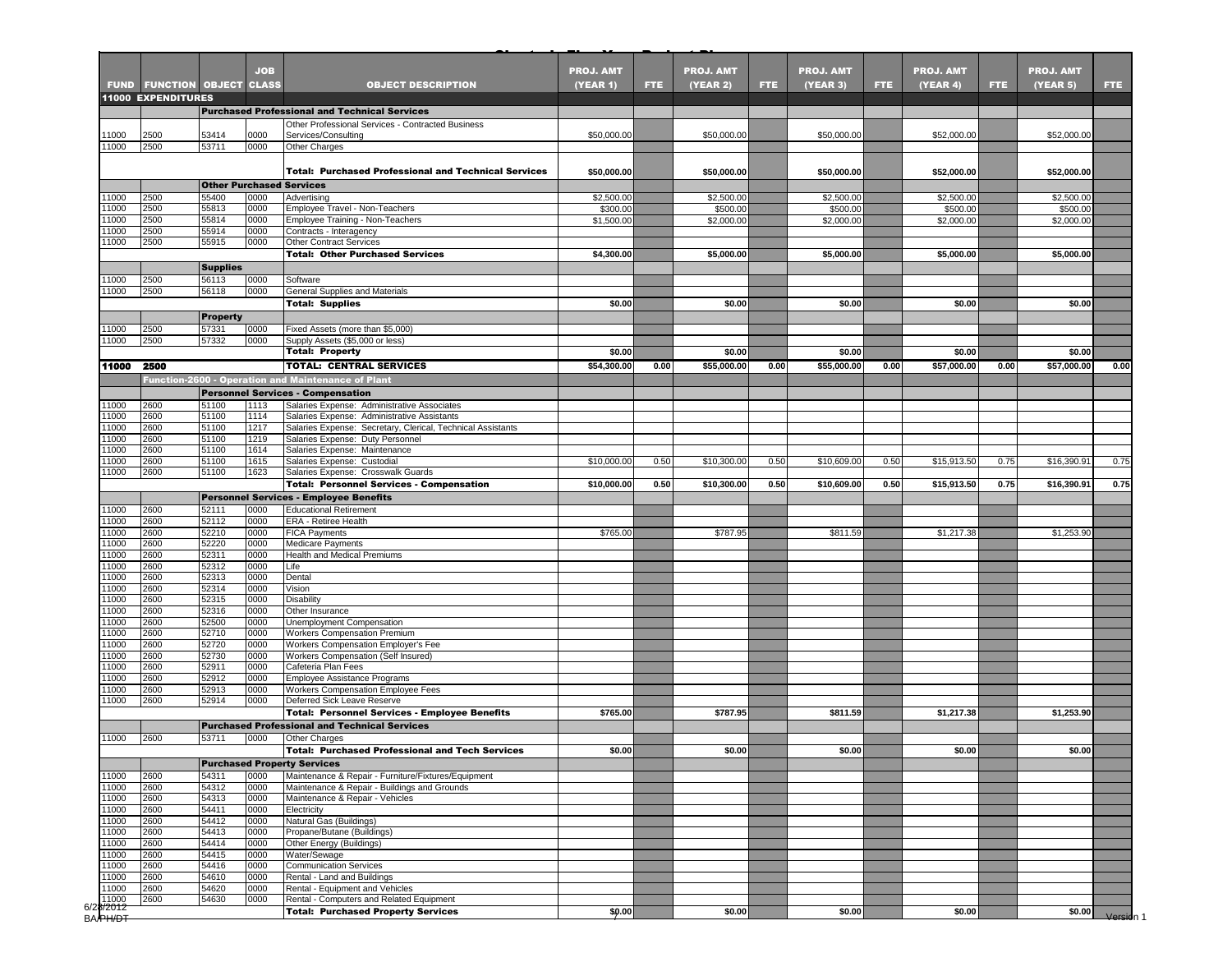|                |                                               |                 | <b>JOB</b>   |                                                                                            | <b>PROJ. AMT</b> |      | <b>PROJ. AMT</b> |      | <b>PROJ. AMT</b> |      | <b>PROJ. AMT</b> |      | <b>PROJ. AMT</b> |      |
|----------------|-----------------------------------------------|-----------------|--------------|--------------------------------------------------------------------------------------------|------------------|------|------------------|------|------------------|------|------------------|------|------------------|------|
|                | <b>FUND FUNCTION OBJECT CLASS</b>             |                 |              | <b>OBJECT DESCRIPTION</b>                                                                  | <b>(YEAR 1)</b>  | FTE. | (YEAR 2)         | FTE. | <b>(YEAR 3)</b>  | FTE. | (YEAR 4)         | FTE. | (YEAR 5)         | FTE. |
|                | <b>11000 EXPENDITURES</b>                     |                 |              |                                                                                            |                  |      |                  |      |                  |      |                  |      |                  |      |
|                |                                               |                 |              | <b>Other Purchased Services</b>                                                            |                  |      |                  |      |                  |      |                  |      |                  |      |
| 11000          | 2600                                          | 55200           | 0000         | Property/Liability Insurance                                                               |                  |      |                  |      |                  |      |                  |      |                  |      |
| 11000          | 2600                                          | 55813           | 0000         | Employee Travel - Non-Teachers                                                             |                  |      |                  |      |                  |      |                  |      |                  |      |
| 11000          | 2600                                          | 55814           | 0000         | Employee Training - Non-Teachers                                                           |                  |      |                  |      |                  |      |                  |      |                  |      |
| 1000           | 2600                                          | 55914           | 0000         | Contracts - Interagency                                                                    |                  |      |                  |      |                  |      |                  |      |                  |      |
| 1000           | 2600                                          | 55915           | 0000         | <b>Other Contract Services</b><br><b>Total: Other Purchased Services</b>                   | \$0.00           |      | \$0.00           |      | \$0.00           |      | \$0.00           |      | \$0.00           |      |
|                |                                               | <b>Supplies</b> |              |                                                                                            |                  |      |                  |      |                  |      |                  |      |                  |      |
| 1000           | 2600                                          | 56113           | 0000         | Software                                                                                   |                  |      |                  |      |                  |      |                  |      |                  |      |
| 11000          | 2600                                          | 56118           | 0000         | General Supplies and Materials                                                             | \$2,500.00       |      | \$2,500.00       |      | \$3,000.00       |      | \$3,500.00       |      | \$4,000.00       |      |
| 11000          | 2600                                          | 56210           | 0000         | Natural Gas (Vehicles)                                                                     |                  |      |                  |      |                  |      |                  |      |                  |      |
| 11000          | 2600                                          | 56211           | 0000         | Gasoline                                                                                   |                  |      |                  |      |                  |      |                  |      |                  |      |
| 11000          | 2600                                          | 56212           | 0000         | <b>Diesel Fuel</b>                                                                         |                  |      |                  |      |                  |      |                  |      |                  |      |
| 1000           | 2600                                          | 56213           | 0000         | Propane (Vehicles)                                                                         |                  |      |                  |      |                  |      |                  |      |                  |      |
| 1000           | 2600                                          | 56214           | 0000         | Lubricants/Anti-Freeze                                                                     |                  |      |                  |      |                  |      |                  |      |                  |      |
| 1000           | 2600                                          | 56215           | 0000         | Tires/Tubes                                                                                |                  |      |                  |      |                  |      |                  |      |                  |      |
| 1000           | 2600                                          | 56216           | 0000         | Maintenance Supplies/Parts                                                                 |                  |      |                  |      |                  |      |                  |      |                  |      |
|                |                                               |                 |              | <b>Total: Supplies</b>                                                                     | \$2,500.00       |      | \$2,500.00       |      | \$3,000.00       |      | \$3,500.00       |      | \$4,000.00       |      |
|                |                                               | <b>Property</b> |              |                                                                                            |                  |      |                  |      |                  |      |                  |      |                  |      |
| 11000          | 2600                                          | 57331           | 0000         | Fixed Assets (more than \$5,000)                                                           |                  |      |                  |      |                  |      |                  |      |                  |      |
| 11000          | 2600                                          | 57332           | 0000         | Supply Assets (\$5,000 or less)                                                            |                  |      |                  |      |                  |      |                  |      |                  |      |
|                |                                               |                 |              | <b>Total: Property</b>                                                                     | \$0.00           |      | \$0.00           |      | \$0.00           |      | \$0.00           |      | \$0.00           |      |
|                |                                               |                 |              |                                                                                            |                  |      |                  |      |                  |      |                  |      |                  |      |
| 11000          | 2600                                          |                 |              | TOTAL: OPERATION AND MAINTENANCE OF PLANT                                                  | \$13,265.00      | 0.50 | \$13,587.95      | 0.50 | \$14,420.59      | 0.50 | \$20,630.88      | 0.75 | \$21,644.81      | 0.75 |
|                | <b>Function-2700 - Student Transportation</b> |                 |              |                                                                                            |                  |      |                  |      |                  |      |                  |      |                  |      |
|                |                                               |                 |              | <b>Personnel Services - Compensation</b>                                                   |                  |      |                  |      |                  |      |                  |      |                  |      |
| 11000<br>1000  | 2700<br>2700                                  | 51100<br>51100  | 1113<br>1114 | Salaries Expense: Administrative Associates<br>Salaries Expense: Administrative Assistants |                  |      |                  |      |                  |      |                  |      |                  |      |
| 1000           | 2700                                          | 51100           | 1217         | Salaries Expense: Secretary, Clerical, Technical Assistants                                |                  |      |                  |      |                  |      |                  |      |                  |      |
| 11000          | 2700                                          | 51100           | 1319         | Salaries Expense: Special Ed. Assistants                                                   |                  |      |                  |      |                  |      |                  |      |                  |      |
|                |                                               |                 |              | <b>Total: Personnel Services - Compensation</b>                                            | \$0.00           | 0.00 | \$0.00           | 0.00 | \$0.00           | 0.00 | \$0.00           | 0.00 | \$0.00           | 0.00 |
|                |                                               |                 |              | <b>Personnel Services - Employee Benefits</b>                                              |                  |      |                  |      |                  |      |                  |      |                  |      |
| 1000           | 2700                                          | 52111           | 0000         | <b>Educational Retirement</b>                                                              |                  |      |                  |      |                  |      |                  |      |                  |      |
| 11000          | 2700                                          | 52112           | 0000         | ERA - Retiree Health                                                                       |                  |      |                  |      |                  |      |                  |      |                  |      |
| 11000          | 2700                                          | 52210           | 0000         | <b>FICA Payments</b>                                                                       |                  |      |                  |      |                  |      |                  |      |                  |      |
| 1000           | 2700                                          | 52220           | 0000         | <b>Medicare Payments</b>                                                                   |                  |      |                  |      |                  |      |                  |      |                  |      |
| 1000           | 2700                                          | 52311           | 0000         | <b>Health and Medical Premiums</b>                                                         |                  |      |                  |      |                  |      |                  |      |                  |      |
| 11000          | 2700                                          | 52312           | 0000         | Life                                                                                       |                  |      |                  |      |                  |      |                  |      |                  |      |
| 11000          | 2700                                          | 52313           | 0000         | Dental                                                                                     |                  |      |                  |      |                  |      |                  |      |                  |      |
| 11000<br>11000 | 2700<br>2700                                  | 52314<br>52315  | 0000<br>0000 | Vision<br><b>Disability</b>                                                                |                  |      |                  |      |                  |      |                  |      |                  |      |
| 11000          | 2700                                          | 52316           | 0000         | Other Insurance                                                                            |                  |      |                  |      |                  |      |                  |      |                  |      |
| 1000           | 2700                                          | 52500           | 0000         | Unemployment Compensation                                                                  |                  |      |                  |      |                  |      |                  |      |                  |      |
| 1000           | 2700                                          | 52710           | 0000         | <b>Workers Compensation Premium</b>                                                        |                  |      |                  |      |                  |      |                  |      |                  |      |
| 1000           | 2700                                          | 52720           | 0000         | Workers Compensation Employer's Fee                                                        |                  |      |                  |      |                  |      |                  |      |                  |      |
| 1000           | 2700                                          | 52730           | 0000         | Workers Compensation (Self Insured)                                                        |                  |      |                  |      |                  |      |                  |      |                  |      |
| 11000          | 2700                                          | 52911           | 0000         | Cafeteria Plan Fees                                                                        |                  |      |                  |      |                  |      |                  |      |                  |      |
| 11000          | 2700                                          | 52912           | 0000         | Employee Assistance Programs                                                               |                  |      |                  |      |                  |      |                  |      |                  |      |
| 1000           | 2700                                          | 52913           | 0000         | Workers Compensation Employee Fees                                                         |                  |      |                  |      |                  |      |                  |      |                  |      |
| 1000           | 2700                                          | 52914           | 0000         | Deferred Sick Leave Reserve                                                                |                  |      |                  |      |                  |      |                  |      |                  |      |
|                |                                               |                 |              | <b>Total: Personnel Services - Employee Benefits</b>                                       | \$0.00           |      | \$0.00           |      | \$0.00           |      | \$0.00           |      | \$0.00           |      |
|                |                                               |                 |              | <b>Purchased Professional and Technical Services</b>                                       |                  |      |                  |      |                  |      |                  |      |                  |      |
| 11000          | 2700                                          | 53711           | 0000         | <b>Other Charges</b>                                                                       |                  |      |                  |      |                  |      |                  |      |                  |      |
|                |                                               |                 |              |                                                                                            |                  |      |                  |      |                  |      |                  |      |                  |      |
|                |                                               |                 |              | <b>Total: Purchased Professional and Technical Services</b>                                | \$0.00           |      | \$0.00           |      | \$0.00           |      | \$0.00           |      | \$0.00           |      |
|                |                                               |                 |              | <b>Purchased Property Services</b>                                                         |                  |      |                  |      |                  |      |                  |      |                  |      |
| 1000           | 2700                                          | 55111           | 0000         | Transportation Per-Capita Feeders                                                          |                  |      |                  |      |                  |      |                  |      |                  |      |
| 11000          | 2700                                          | 55112           | 0000         | <b>Transportation Contractors</b><br><b>Total: Purchased Property Services</b>             | \$0.00           |      | \$0.00           |      | \$0.00           |      | \$0.00           |      | \$0.00           |      |
| 11000 2700     |                                               |                 |              | <b>TOTAL: STUDENT TRANSPORTATION</b>                                                       |                  |      |                  |      |                  |      | \$0.00           |      |                  |      |
|                |                                               |                 |              |                                                                                            | \$0.00           | 0.00 | \$0.00           | 0.00 | \$0.00           | 0.00 |                  | 0.00 | \$0.00           | 0.00 |
| 11000          | 2000                                          |                 |              | <b>TOTAL: SUPPORT SERVICES</b>                                                             | \$178,530.05     | 2.60 | \$185,149.89     | 2.60 | \$212,086.27     | 2.25 | \$224,359.43     | 3.25 | \$245,253.07     | 3.50 |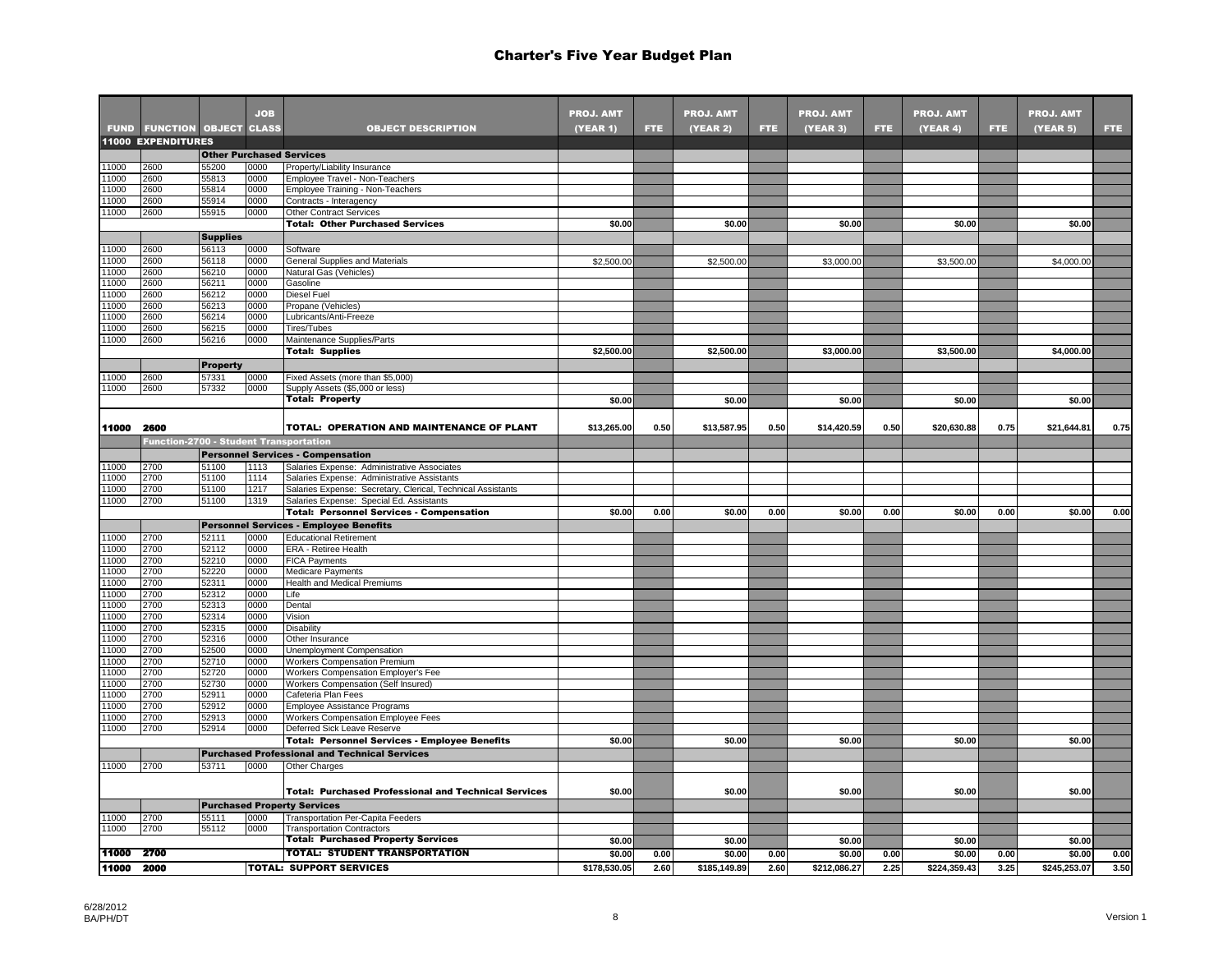| <b>FUND FUNCTION OBJECT</b><br><b>CLASS</b><br><b>OBJECT DESCRIPTION</b><br>(YEAR 1)<br><b>(YEAR 2)</b><br>(YEAR 3)<br>(YEAR 4)<br>(YEAR 5)<br>FTE.<br>FTE<br>FTE.<br>FTE.<br>FTE.<br><b>11000 EXPENDITURES</b><br>Function-3100 - Food Service Operations<br><b>Personnel Services - Compensation</b><br>1000<br>3100<br>51100<br>1113<br>Salaries Expense: Administrative Associates<br>1000<br>3100<br>51100<br>Salaries Expense: Administrative Assistants<br>1114<br>1000<br>3100<br>51100<br>1217<br>Salaries Expense: Secretary, Clerical, Technical Assistants<br>1000<br>3100<br>51100<br>1617<br>Salaries Expense: Food Service<br><b>Total: Personnel Services - Compensation</b><br>\$0.00<br>0.00<br>\$0.00<br>0.00<br>\$0.00<br>0.00<br>\$0.00<br>0.00<br>\$0.00<br>0.00<br><b>Personnel Services - Employee Benefits</b><br>1000<br>3100<br>52111<br>0000<br><b>Educational Retirement</b><br>1000<br>3100<br>52112<br>0000<br>ERA - Retiree Health<br>3100<br>52210<br>0000<br>1000<br><b>FICA Payments</b><br>1000<br>3100<br>52220<br>0000<br>Medicare Payments<br>1000<br>3100<br>52311<br><b>Health and Medical Premiums</b><br>0000<br>1000<br>3100<br>52312<br>0000<br>Life<br>1000<br>3100<br>52313<br>0000<br>Dental<br>1000<br>3100<br>52314<br>0000<br>Vision<br>1000<br>3100<br>52315<br>0000<br>Disability<br>1000<br>3100<br>52316<br>0000<br>Other Insurance<br>1000<br>3100<br>52500<br>0000<br>Unemployment Compensation<br>1000<br>3100<br>52710<br>0000<br><b>Workers Compensation Premium</b><br>1000<br>3100<br>52720<br>0000<br>Workers Compensation Employer's Fee<br>1000<br>52730<br>3100<br>0000<br>Workers Compensation (Self Insured)<br>1000<br>Cafeteria Plan Fees<br>3100<br>52911<br>0000<br>1000<br>3100<br>52912<br>0000<br>Employee Assistance Programs<br>1000<br>3100<br>52913<br>0000<br>Workers Compensation Employee Fees<br>1000<br>3100<br>52914<br>0000<br>Deferred Sick Leave Reserve<br><b>Total: Personnel Services - Employee Benefits</b><br>\$0.00<br>\$0.00<br>\$0.00<br>\$0.00<br>\$0.00<br><b>Function-3100 - Food Service Operations</b><br><b>Purchased Professional and Technical Services</b><br>1000<br>3100<br>53411<br>0000<br>Auditing<br>3100<br>1000<br>53413<br>0000<br>Legal<br>Other Professional Services<br>1000<br>3100<br>53414<br>0000<br>1000<br>3100<br>53711<br>0000<br>Other Charges<br><b>Total: Purchased Professional and Tech Services</b><br>\$0.00<br>\$0.00<br>\$0.00<br>\$0.00<br>\$0.00<br><b>Purchased Property Services</b><br>1000<br>54311<br>Maintenance & Repair - Furniture/Fixtures/Equipment<br>3100<br>0000<br>1000<br>3100<br>54312<br>0000<br>Maintenance & Repair - Buildings and Grounds<br>1000<br>3100<br>54313<br>0000<br>Maintenance & Repair - Vehicles<br>1000<br>54411<br>0000<br>Electricity<br>3100<br>1000<br>54412<br>0000<br>Natural Gas (Buildings)<br>3100<br>1000<br>54413<br>Propane/Butane (Buildings)<br>3100<br>0000<br>1000<br>3100<br>54414<br>0000<br>Other Energy (Buildings)<br>1000<br>3100<br>54415<br>0000<br>Water/Sewage<br>1000<br>3100<br>54416<br>0000<br><b>Communication Services</b><br>3100<br>54610<br>1000<br>0000<br>Rental - Land and Buildings<br>3100<br>54620<br>1000<br>0000<br>Rental - Equipment and Vehicles<br>1000<br>3100<br>54630<br>0000<br>Rental - Computers and Related Equipment<br><b>Total: Purchased Property Services</b><br>\$0.00<br>\$0.00<br>\$0.00<br>\$0.00<br>\$0.00<br><b>Other Purchased Services</b><br>1000<br>3100<br>55813<br>0000<br>Employee Travel - Non-Teachers<br>1000<br>3100<br>55814<br>0000<br>Employee Training - Non-Teachers<br>55914<br>1000<br>3100<br>0000<br>Contracts - Interagency<br>1000<br>3100<br>55915<br>0000<br><b>Other Contract Services</b><br><b>Total: Other Purchased Services</b><br>\$0.00<br>\$0.00<br>\$0.00<br>\$0.00<br>\$0.00<br><b>Supplies</b><br>1000<br>3100<br>56113<br>0000<br>Software<br>3100<br>1000<br>56116<br>0000<br>Food<br>1000<br>3100<br>56117<br>0000<br>Non-Food<br>1000<br>3100<br>56118<br>0000<br><b>General Supplies and Materials</b><br>\$0.00<br><b>Total: Supplies</b><br>\$0.00<br>\$0.00<br>\$0.00<br>\$0.00<br><b>Property</b><br>1000<br>3100<br>57331<br>Fixed Assets (more than \$5,000)<br>0000<br>11000<br>3100<br>57332<br>0000<br>Supply Assets (\$5,000 or less)<br>\$0.00<br><b>Total: Property</b><br>\$0.00<br>\$0.00<br>\$0.00<br>\$0.00<br>11000 3100<br><b>TOTAL: FOOD SERVICES OPERATIONS</b><br>\$0.00<br>0.00<br>0.00<br>0.00<br>0.00<br>0.00<br>\$0.00<br>\$0.00<br>\$0.00<br>\$0.00 |  | <b>JOB</b> | <b>PROJ. AMT</b> | <b>PROJ. AMT</b> | <b>PROJ. AMT</b> | <b>PROJ. AMT</b> | <b>PROJ. AMT</b> |  |
|----------------------------------------------------------------------------------------------------------------------------------------------------------------------------------------------------------------------------------------------------------------------------------------------------------------------------------------------------------------------------------------------------------------------------------------------------------------------------------------------------------------------------------------------------------------------------------------------------------------------------------------------------------------------------------------------------------------------------------------------------------------------------------------------------------------------------------------------------------------------------------------------------------------------------------------------------------------------------------------------------------------------------------------------------------------------------------------------------------------------------------------------------------------------------------------------------------------------------------------------------------------------------------------------------------------------------------------------------------------------------------------------------------------------------------------------------------------------------------------------------------------------------------------------------------------------------------------------------------------------------------------------------------------------------------------------------------------------------------------------------------------------------------------------------------------------------------------------------------------------------------------------------------------------------------------------------------------------------------------------------------------------------------------------------------------------------------------------------------------------------------------------------------------------------------------------------------------------------------------------------------------------------------------------------------------------------------------------------------------------------------------------------------------------------------------------------------------------------------------------------------------------------------------------------------------------------------------------------------------------------------------------------------------------------------------------------------------------------------------------------------------------------------------------------------------------------------------------------------------------------------------------------------------------------------------------------------------------------------------------------------------------------------------------------------------------------------------------------------------------------------------------------------------------------------------------------------------------------------------------------------------------------------------------------------------------------------------------------------------------------------------------------------------------------------------------------------------------------------------------------------------------------------------------------------------------------------------------------------------------------------------------------------------------------------------------------------------------------------------------------------------------------------------------------------------------------------------------------------------------------------------------------------------------------------------------------------------------------------------------------------------------------------------------------------------------------------------------------------------------------------------------------------------------------------------------------------------------------------------------------------------------------------------------------------------------------------------------------------------------------------------------------------------------------------------------------------------------------------------------------------------------------------------------------------------------|--|------------|------------------|------------------|------------------|------------------|------------------|--|
|                                                                                                                                                                                                                                                                                                                                                                                                                                                                                                                                                                                                                                                                                                                                                                                                                                                                                                                                                                                                                                                                                                                                                                                                                                                                                                                                                                                                                                                                                                                                                                                                                                                                                                                                                                                                                                                                                                                                                                                                                                                                                                                                                                                                                                                                                                                                                                                                                                                                                                                                                                                                                                                                                                                                                                                                                                                                                                                                                                                                                                                                                                                                                                                                                                                                                                                                                                                                                                                                                                                                                                                                                                                                                                                                                                                                                                                                                                                                                                                                                                                                                                                                                                                                                                                                                                                                                                                                                                                                                                                                                                      |  |            |                  |                  |                  |                  |                  |  |
|                                                                                                                                                                                                                                                                                                                                                                                                                                                                                                                                                                                                                                                                                                                                                                                                                                                                                                                                                                                                                                                                                                                                                                                                                                                                                                                                                                                                                                                                                                                                                                                                                                                                                                                                                                                                                                                                                                                                                                                                                                                                                                                                                                                                                                                                                                                                                                                                                                                                                                                                                                                                                                                                                                                                                                                                                                                                                                                                                                                                                                                                                                                                                                                                                                                                                                                                                                                                                                                                                                                                                                                                                                                                                                                                                                                                                                                                                                                                                                                                                                                                                                                                                                                                                                                                                                                                                                                                                                                                                                                                                                      |  |            |                  |                  |                  |                  |                  |  |
|                                                                                                                                                                                                                                                                                                                                                                                                                                                                                                                                                                                                                                                                                                                                                                                                                                                                                                                                                                                                                                                                                                                                                                                                                                                                                                                                                                                                                                                                                                                                                                                                                                                                                                                                                                                                                                                                                                                                                                                                                                                                                                                                                                                                                                                                                                                                                                                                                                                                                                                                                                                                                                                                                                                                                                                                                                                                                                                                                                                                                                                                                                                                                                                                                                                                                                                                                                                                                                                                                                                                                                                                                                                                                                                                                                                                                                                                                                                                                                                                                                                                                                                                                                                                                                                                                                                                                                                                                                                                                                                                                                      |  |            |                  |                  |                  |                  |                  |  |
|                                                                                                                                                                                                                                                                                                                                                                                                                                                                                                                                                                                                                                                                                                                                                                                                                                                                                                                                                                                                                                                                                                                                                                                                                                                                                                                                                                                                                                                                                                                                                                                                                                                                                                                                                                                                                                                                                                                                                                                                                                                                                                                                                                                                                                                                                                                                                                                                                                                                                                                                                                                                                                                                                                                                                                                                                                                                                                                                                                                                                                                                                                                                                                                                                                                                                                                                                                                                                                                                                                                                                                                                                                                                                                                                                                                                                                                                                                                                                                                                                                                                                                                                                                                                                                                                                                                                                                                                                                                                                                                                                                      |  |            |                  |                  |                  |                  |                  |  |
|                                                                                                                                                                                                                                                                                                                                                                                                                                                                                                                                                                                                                                                                                                                                                                                                                                                                                                                                                                                                                                                                                                                                                                                                                                                                                                                                                                                                                                                                                                                                                                                                                                                                                                                                                                                                                                                                                                                                                                                                                                                                                                                                                                                                                                                                                                                                                                                                                                                                                                                                                                                                                                                                                                                                                                                                                                                                                                                                                                                                                                                                                                                                                                                                                                                                                                                                                                                                                                                                                                                                                                                                                                                                                                                                                                                                                                                                                                                                                                                                                                                                                                                                                                                                                                                                                                                                                                                                                                                                                                                                                                      |  |            |                  |                  |                  |                  |                  |  |
|                                                                                                                                                                                                                                                                                                                                                                                                                                                                                                                                                                                                                                                                                                                                                                                                                                                                                                                                                                                                                                                                                                                                                                                                                                                                                                                                                                                                                                                                                                                                                                                                                                                                                                                                                                                                                                                                                                                                                                                                                                                                                                                                                                                                                                                                                                                                                                                                                                                                                                                                                                                                                                                                                                                                                                                                                                                                                                                                                                                                                                                                                                                                                                                                                                                                                                                                                                                                                                                                                                                                                                                                                                                                                                                                                                                                                                                                                                                                                                                                                                                                                                                                                                                                                                                                                                                                                                                                                                                                                                                                                                      |  |            |                  |                  |                  |                  |                  |  |
|                                                                                                                                                                                                                                                                                                                                                                                                                                                                                                                                                                                                                                                                                                                                                                                                                                                                                                                                                                                                                                                                                                                                                                                                                                                                                                                                                                                                                                                                                                                                                                                                                                                                                                                                                                                                                                                                                                                                                                                                                                                                                                                                                                                                                                                                                                                                                                                                                                                                                                                                                                                                                                                                                                                                                                                                                                                                                                                                                                                                                                                                                                                                                                                                                                                                                                                                                                                                                                                                                                                                                                                                                                                                                                                                                                                                                                                                                                                                                                                                                                                                                                                                                                                                                                                                                                                                                                                                                                                                                                                                                                      |  |            |                  |                  |                  |                  |                  |  |
|                                                                                                                                                                                                                                                                                                                                                                                                                                                                                                                                                                                                                                                                                                                                                                                                                                                                                                                                                                                                                                                                                                                                                                                                                                                                                                                                                                                                                                                                                                                                                                                                                                                                                                                                                                                                                                                                                                                                                                                                                                                                                                                                                                                                                                                                                                                                                                                                                                                                                                                                                                                                                                                                                                                                                                                                                                                                                                                                                                                                                                                                                                                                                                                                                                                                                                                                                                                                                                                                                                                                                                                                                                                                                                                                                                                                                                                                                                                                                                                                                                                                                                                                                                                                                                                                                                                                                                                                                                                                                                                                                                      |  |            |                  |                  |                  |                  |                  |  |
|                                                                                                                                                                                                                                                                                                                                                                                                                                                                                                                                                                                                                                                                                                                                                                                                                                                                                                                                                                                                                                                                                                                                                                                                                                                                                                                                                                                                                                                                                                                                                                                                                                                                                                                                                                                                                                                                                                                                                                                                                                                                                                                                                                                                                                                                                                                                                                                                                                                                                                                                                                                                                                                                                                                                                                                                                                                                                                                                                                                                                                                                                                                                                                                                                                                                                                                                                                                                                                                                                                                                                                                                                                                                                                                                                                                                                                                                                                                                                                                                                                                                                                                                                                                                                                                                                                                                                                                                                                                                                                                                                                      |  |            |                  |                  |                  |                  |                  |  |
|                                                                                                                                                                                                                                                                                                                                                                                                                                                                                                                                                                                                                                                                                                                                                                                                                                                                                                                                                                                                                                                                                                                                                                                                                                                                                                                                                                                                                                                                                                                                                                                                                                                                                                                                                                                                                                                                                                                                                                                                                                                                                                                                                                                                                                                                                                                                                                                                                                                                                                                                                                                                                                                                                                                                                                                                                                                                                                                                                                                                                                                                                                                                                                                                                                                                                                                                                                                                                                                                                                                                                                                                                                                                                                                                                                                                                                                                                                                                                                                                                                                                                                                                                                                                                                                                                                                                                                                                                                                                                                                                                                      |  |            |                  |                  |                  |                  |                  |  |
|                                                                                                                                                                                                                                                                                                                                                                                                                                                                                                                                                                                                                                                                                                                                                                                                                                                                                                                                                                                                                                                                                                                                                                                                                                                                                                                                                                                                                                                                                                                                                                                                                                                                                                                                                                                                                                                                                                                                                                                                                                                                                                                                                                                                                                                                                                                                                                                                                                                                                                                                                                                                                                                                                                                                                                                                                                                                                                                                                                                                                                                                                                                                                                                                                                                                                                                                                                                                                                                                                                                                                                                                                                                                                                                                                                                                                                                                                                                                                                                                                                                                                                                                                                                                                                                                                                                                                                                                                                                                                                                                                                      |  |            |                  |                  |                  |                  |                  |  |
|                                                                                                                                                                                                                                                                                                                                                                                                                                                                                                                                                                                                                                                                                                                                                                                                                                                                                                                                                                                                                                                                                                                                                                                                                                                                                                                                                                                                                                                                                                                                                                                                                                                                                                                                                                                                                                                                                                                                                                                                                                                                                                                                                                                                                                                                                                                                                                                                                                                                                                                                                                                                                                                                                                                                                                                                                                                                                                                                                                                                                                                                                                                                                                                                                                                                                                                                                                                                                                                                                                                                                                                                                                                                                                                                                                                                                                                                                                                                                                                                                                                                                                                                                                                                                                                                                                                                                                                                                                                                                                                                                                      |  |            |                  |                  |                  |                  |                  |  |
|                                                                                                                                                                                                                                                                                                                                                                                                                                                                                                                                                                                                                                                                                                                                                                                                                                                                                                                                                                                                                                                                                                                                                                                                                                                                                                                                                                                                                                                                                                                                                                                                                                                                                                                                                                                                                                                                                                                                                                                                                                                                                                                                                                                                                                                                                                                                                                                                                                                                                                                                                                                                                                                                                                                                                                                                                                                                                                                                                                                                                                                                                                                                                                                                                                                                                                                                                                                                                                                                                                                                                                                                                                                                                                                                                                                                                                                                                                                                                                                                                                                                                                                                                                                                                                                                                                                                                                                                                                                                                                                                                                      |  |            |                  |                  |                  |                  |                  |  |
|                                                                                                                                                                                                                                                                                                                                                                                                                                                                                                                                                                                                                                                                                                                                                                                                                                                                                                                                                                                                                                                                                                                                                                                                                                                                                                                                                                                                                                                                                                                                                                                                                                                                                                                                                                                                                                                                                                                                                                                                                                                                                                                                                                                                                                                                                                                                                                                                                                                                                                                                                                                                                                                                                                                                                                                                                                                                                                                                                                                                                                                                                                                                                                                                                                                                                                                                                                                                                                                                                                                                                                                                                                                                                                                                                                                                                                                                                                                                                                                                                                                                                                                                                                                                                                                                                                                                                                                                                                                                                                                                                                      |  |            |                  |                  |                  |                  |                  |  |
|                                                                                                                                                                                                                                                                                                                                                                                                                                                                                                                                                                                                                                                                                                                                                                                                                                                                                                                                                                                                                                                                                                                                                                                                                                                                                                                                                                                                                                                                                                                                                                                                                                                                                                                                                                                                                                                                                                                                                                                                                                                                                                                                                                                                                                                                                                                                                                                                                                                                                                                                                                                                                                                                                                                                                                                                                                                                                                                                                                                                                                                                                                                                                                                                                                                                                                                                                                                                                                                                                                                                                                                                                                                                                                                                                                                                                                                                                                                                                                                                                                                                                                                                                                                                                                                                                                                                                                                                                                                                                                                                                                      |  |            |                  |                  |                  |                  |                  |  |
|                                                                                                                                                                                                                                                                                                                                                                                                                                                                                                                                                                                                                                                                                                                                                                                                                                                                                                                                                                                                                                                                                                                                                                                                                                                                                                                                                                                                                                                                                                                                                                                                                                                                                                                                                                                                                                                                                                                                                                                                                                                                                                                                                                                                                                                                                                                                                                                                                                                                                                                                                                                                                                                                                                                                                                                                                                                                                                                                                                                                                                                                                                                                                                                                                                                                                                                                                                                                                                                                                                                                                                                                                                                                                                                                                                                                                                                                                                                                                                                                                                                                                                                                                                                                                                                                                                                                                                                                                                                                                                                                                                      |  |            |                  |                  |                  |                  |                  |  |
|                                                                                                                                                                                                                                                                                                                                                                                                                                                                                                                                                                                                                                                                                                                                                                                                                                                                                                                                                                                                                                                                                                                                                                                                                                                                                                                                                                                                                                                                                                                                                                                                                                                                                                                                                                                                                                                                                                                                                                                                                                                                                                                                                                                                                                                                                                                                                                                                                                                                                                                                                                                                                                                                                                                                                                                                                                                                                                                                                                                                                                                                                                                                                                                                                                                                                                                                                                                                                                                                                                                                                                                                                                                                                                                                                                                                                                                                                                                                                                                                                                                                                                                                                                                                                                                                                                                                                                                                                                                                                                                                                                      |  |            |                  |                  |                  |                  |                  |  |
|                                                                                                                                                                                                                                                                                                                                                                                                                                                                                                                                                                                                                                                                                                                                                                                                                                                                                                                                                                                                                                                                                                                                                                                                                                                                                                                                                                                                                                                                                                                                                                                                                                                                                                                                                                                                                                                                                                                                                                                                                                                                                                                                                                                                                                                                                                                                                                                                                                                                                                                                                                                                                                                                                                                                                                                                                                                                                                                                                                                                                                                                                                                                                                                                                                                                                                                                                                                                                                                                                                                                                                                                                                                                                                                                                                                                                                                                                                                                                                                                                                                                                                                                                                                                                                                                                                                                                                                                                                                                                                                                                                      |  |            |                  |                  |                  |                  |                  |  |
|                                                                                                                                                                                                                                                                                                                                                                                                                                                                                                                                                                                                                                                                                                                                                                                                                                                                                                                                                                                                                                                                                                                                                                                                                                                                                                                                                                                                                                                                                                                                                                                                                                                                                                                                                                                                                                                                                                                                                                                                                                                                                                                                                                                                                                                                                                                                                                                                                                                                                                                                                                                                                                                                                                                                                                                                                                                                                                                                                                                                                                                                                                                                                                                                                                                                                                                                                                                                                                                                                                                                                                                                                                                                                                                                                                                                                                                                                                                                                                                                                                                                                                                                                                                                                                                                                                                                                                                                                                                                                                                                                                      |  |            |                  |                  |                  |                  |                  |  |
|                                                                                                                                                                                                                                                                                                                                                                                                                                                                                                                                                                                                                                                                                                                                                                                                                                                                                                                                                                                                                                                                                                                                                                                                                                                                                                                                                                                                                                                                                                                                                                                                                                                                                                                                                                                                                                                                                                                                                                                                                                                                                                                                                                                                                                                                                                                                                                                                                                                                                                                                                                                                                                                                                                                                                                                                                                                                                                                                                                                                                                                                                                                                                                                                                                                                                                                                                                                                                                                                                                                                                                                                                                                                                                                                                                                                                                                                                                                                                                                                                                                                                                                                                                                                                                                                                                                                                                                                                                                                                                                                                                      |  |            |                  |                  |                  |                  |                  |  |
|                                                                                                                                                                                                                                                                                                                                                                                                                                                                                                                                                                                                                                                                                                                                                                                                                                                                                                                                                                                                                                                                                                                                                                                                                                                                                                                                                                                                                                                                                                                                                                                                                                                                                                                                                                                                                                                                                                                                                                                                                                                                                                                                                                                                                                                                                                                                                                                                                                                                                                                                                                                                                                                                                                                                                                                                                                                                                                                                                                                                                                                                                                                                                                                                                                                                                                                                                                                                                                                                                                                                                                                                                                                                                                                                                                                                                                                                                                                                                                                                                                                                                                                                                                                                                                                                                                                                                                                                                                                                                                                                                                      |  |            |                  |                  |                  |                  |                  |  |
|                                                                                                                                                                                                                                                                                                                                                                                                                                                                                                                                                                                                                                                                                                                                                                                                                                                                                                                                                                                                                                                                                                                                                                                                                                                                                                                                                                                                                                                                                                                                                                                                                                                                                                                                                                                                                                                                                                                                                                                                                                                                                                                                                                                                                                                                                                                                                                                                                                                                                                                                                                                                                                                                                                                                                                                                                                                                                                                                                                                                                                                                                                                                                                                                                                                                                                                                                                                                                                                                                                                                                                                                                                                                                                                                                                                                                                                                                                                                                                                                                                                                                                                                                                                                                                                                                                                                                                                                                                                                                                                                                                      |  |            |                  |                  |                  |                  |                  |  |
|                                                                                                                                                                                                                                                                                                                                                                                                                                                                                                                                                                                                                                                                                                                                                                                                                                                                                                                                                                                                                                                                                                                                                                                                                                                                                                                                                                                                                                                                                                                                                                                                                                                                                                                                                                                                                                                                                                                                                                                                                                                                                                                                                                                                                                                                                                                                                                                                                                                                                                                                                                                                                                                                                                                                                                                                                                                                                                                                                                                                                                                                                                                                                                                                                                                                                                                                                                                                                                                                                                                                                                                                                                                                                                                                                                                                                                                                                                                                                                                                                                                                                                                                                                                                                                                                                                                                                                                                                                                                                                                                                                      |  |            |                  |                  |                  |                  |                  |  |
|                                                                                                                                                                                                                                                                                                                                                                                                                                                                                                                                                                                                                                                                                                                                                                                                                                                                                                                                                                                                                                                                                                                                                                                                                                                                                                                                                                                                                                                                                                                                                                                                                                                                                                                                                                                                                                                                                                                                                                                                                                                                                                                                                                                                                                                                                                                                                                                                                                                                                                                                                                                                                                                                                                                                                                                                                                                                                                                                                                                                                                                                                                                                                                                                                                                                                                                                                                                                                                                                                                                                                                                                                                                                                                                                                                                                                                                                                                                                                                                                                                                                                                                                                                                                                                                                                                                                                                                                                                                                                                                                                                      |  |            |                  |                  |                  |                  |                  |  |
|                                                                                                                                                                                                                                                                                                                                                                                                                                                                                                                                                                                                                                                                                                                                                                                                                                                                                                                                                                                                                                                                                                                                                                                                                                                                                                                                                                                                                                                                                                                                                                                                                                                                                                                                                                                                                                                                                                                                                                                                                                                                                                                                                                                                                                                                                                                                                                                                                                                                                                                                                                                                                                                                                                                                                                                                                                                                                                                                                                                                                                                                                                                                                                                                                                                                                                                                                                                                                                                                                                                                                                                                                                                                                                                                                                                                                                                                                                                                                                                                                                                                                                                                                                                                                                                                                                                                                                                                                                                                                                                                                                      |  |            |                  |                  |                  |                  |                  |  |
|                                                                                                                                                                                                                                                                                                                                                                                                                                                                                                                                                                                                                                                                                                                                                                                                                                                                                                                                                                                                                                                                                                                                                                                                                                                                                                                                                                                                                                                                                                                                                                                                                                                                                                                                                                                                                                                                                                                                                                                                                                                                                                                                                                                                                                                                                                                                                                                                                                                                                                                                                                                                                                                                                                                                                                                                                                                                                                                                                                                                                                                                                                                                                                                                                                                                                                                                                                                                                                                                                                                                                                                                                                                                                                                                                                                                                                                                                                                                                                                                                                                                                                                                                                                                                                                                                                                                                                                                                                                                                                                                                                      |  |            |                  |                  |                  |                  |                  |  |
|                                                                                                                                                                                                                                                                                                                                                                                                                                                                                                                                                                                                                                                                                                                                                                                                                                                                                                                                                                                                                                                                                                                                                                                                                                                                                                                                                                                                                                                                                                                                                                                                                                                                                                                                                                                                                                                                                                                                                                                                                                                                                                                                                                                                                                                                                                                                                                                                                                                                                                                                                                                                                                                                                                                                                                                                                                                                                                                                                                                                                                                                                                                                                                                                                                                                                                                                                                                                                                                                                                                                                                                                                                                                                                                                                                                                                                                                                                                                                                                                                                                                                                                                                                                                                                                                                                                                                                                                                                                                                                                                                                      |  |            |                  |                  |                  |                  |                  |  |
|                                                                                                                                                                                                                                                                                                                                                                                                                                                                                                                                                                                                                                                                                                                                                                                                                                                                                                                                                                                                                                                                                                                                                                                                                                                                                                                                                                                                                                                                                                                                                                                                                                                                                                                                                                                                                                                                                                                                                                                                                                                                                                                                                                                                                                                                                                                                                                                                                                                                                                                                                                                                                                                                                                                                                                                                                                                                                                                                                                                                                                                                                                                                                                                                                                                                                                                                                                                                                                                                                                                                                                                                                                                                                                                                                                                                                                                                                                                                                                                                                                                                                                                                                                                                                                                                                                                                                                                                                                                                                                                                                                      |  |            |                  |                  |                  |                  |                  |  |
|                                                                                                                                                                                                                                                                                                                                                                                                                                                                                                                                                                                                                                                                                                                                                                                                                                                                                                                                                                                                                                                                                                                                                                                                                                                                                                                                                                                                                                                                                                                                                                                                                                                                                                                                                                                                                                                                                                                                                                                                                                                                                                                                                                                                                                                                                                                                                                                                                                                                                                                                                                                                                                                                                                                                                                                                                                                                                                                                                                                                                                                                                                                                                                                                                                                                                                                                                                                                                                                                                                                                                                                                                                                                                                                                                                                                                                                                                                                                                                                                                                                                                                                                                                                                                                                                                                                                                                                                                                                                                                                                                                      |  |            |                  |                  |                  |                  |                  |  |
|                                                                                                                                                                                                                                                                                                                                                                                                                                                                                                                                                                                                                                                                                                                                                                                                                                                                                                                                                                                                                                                                                                                                                                                                                                                                                                                                                                                                                                                                                                                                                                                                                                                                                                                                                                                                                                                                                                                                                                                                                                                                                                                                                                                                                                                                                                                                                                                                                                                                                                                                                                                                                                                                                                                                                                                                                                                                                                                                                                                                                                                                                                                                                                                                                                                                                                                                                                                                                                                                                                                                                                                                                                                                                                                                                                                                                                                                                                                                                                                                                                                                                                                                                                                                                                                                                                                                                                                                                                                                                                                                                                      |  |            |                  |                  |                  |                  |                  |  |
|                                                                                                                                                                                                                                                                                                                                                                                                                                                                                                                                                                                                                                                                                                                                                                                                                                                                                                                                                                                                                                                                                                                                                                                                                                                                                                                                                                                                                                                                                                                                                                                                                                                                                                                                                                                                                                                                                                                                                                                                                                                                                                                                                                                                                                                                                                                                                                                                                                                                                                                                                                                                                                                                                                                                                                                                                                                                                                                                                                                                                                                                                                                                                                                                                                                                                                                                                                                                                                                                                                                                                                                                                                                                                                                                                                                                                                                                                                                                                                                                                                                                                                                                                                                                                                                                                                                                                                                                                                                                                                                                                                      |  |            |                  |                  |                  |                  |                  |  |
|                                                                                                                                                                                                                                                                                                                                                                                                                                                                                                                                                                                                                                                                                                                                                                                                                                                                                                                                                                                                                                                                                                                                                                                                                                                                                                                                                                                                                                                                                                                                                                                                                                                                                                                                                                                                                                                                                                                                                                                                                                                                                                                                                                                                                                                                                                                                                                                                                                                                                                                                                                                                                                                                                                                                                                                                                                                                                                                                                                                                                                                                                                                                                                                                                                                                                                                                                                                                                                                                                                                                                                                                                                                                                                                                                                                                                                                                                                                                                                                                                                                                                                                                                                                                                                                                                                                                                                                                                                                                                                                                                                      |  |            |                  |                  |                  |                  |                  |  |
|                                                                                                                                                                                                                                                                                                                                                                                                                                                                                                                                                                                                                                                                                                                                                                                                                                                                                                                                                                                                                                                                                                                                                                                                                                                                                                                                                                                                                                                                                                                                                                                                                                                                                                                                                                                                                                                                                                                                                                                                                                                                                                                                                                                                                                                                                                                                                                                                                                                                                                                                                                                                                                                                                                                                                                                                                                                                                                                                                                                                                                                                                                                                                                                                                                                                                                                                                                                                                                                                                                                                                                                                                                                                                                                                                                                                                                                                                                                                                                                                                                                                                                                                                                                                                                                                                                                                                                                                                                                                                                                                                                      |  |            |                  |                  |                  |                  |                  |  |
|                                                                                                                                                                                                                                                                                                                                                                                                                                                                                                                                                                                                                                                                                                                                                                                                                                                                                                                                                                                                                                                                                                                                                                                                                                                                                                                                                                                                                                                                                                                                                                                                                                                                                                                                                                                                                                                                                                                                                                                                                                                                                                                                                                                                                                                                                                                                                                                                                                                                                                                                                                                                                                                                                                                                                                                                                                                                                                                                                                                                                                                                                                                                                                                                                                                                                                                                                                                                                                                                                                                                                                                                                                                                                                                                                                                                                                                                                                                                                                                                                                                                                                                                                                                                                                                                                                                                                                                                                                                                                                                                                                      |  |            |                  |                  |                  |                  |                  |  |
|                                                                                                                                                                                                                                                                                                                                                                                                                                                                                                                                                                                                                                                                                                                                                                                                                                                                                                                                                                                                                                                                                                                                                                                                                                                                                                                                                                                                                                                                                                                                                                                                                                                                                                                                                                                                                                                                                                                                                                                                                                                                                                                                                                                                                                                                                                                                                                                                                                                                                                                                                                                                                                                                                                                                                                                                                                                                                                                                                                                                                                                                                                                                                                                                                                                                                                                                                                                                                                                                                                                                                                                                                                                                                                                                                                                                                                                                                                                                                                                                                                                                                                                                                                                                                                                                                                                                                                                                                                                                                                                                                                      |  |            |                  |                  |                  |                  |                  |  |
|                                                                                                                                                                                                                                                                                                                                                                                                                                                                                                                                                                                                                                                                                                                                                                                                                                                                                                                                                                                                                                                                                                                                                                                                                                                                                                                                                                                                                                                                                                                                                                                                                                                                                                                                                                                                                                                                                                                                                                                                                                                                                                                                                                                                                                                                                                                                                                                                                                                                                                                                                                                                                                                                                                                                                                                                                                                                                                                                                                                                                                                                                                                                                                                                                                                                                                                                                                                                                                                                                                                                                                                                                                                                                                                                                                                                                                                                                                                                                                                                                                                                                                                                                                                                                                                                                                                                                                                                                                                                                                                                                                      |  |            |                  |                  |                  |                  |                  |  |
|                                                                                                                                                                                                                                                                                                                                                                                                                                                                                                                                                                                                                                                                                                                                                                                                                                                                                                                                                                                                                                                                                                                                                                                                                                                                                                                                                                                                                                                                                                                                                                                                                                                                                                                                                                                                                                                                                                                                                                                                                                                                                                                                                                                                                                                                                                                                                                                                                                                                                                                                                                                                                                                                                                                                                                                                                                                                                                                                                                                                                                                                                                                                                                                                                                                                                                                                                                                                                                                                                                                                                                                                                                                                                                                                                                                                                                                                                                                                                                                                                                                                                                                                                                                                                                                                                                                                                                                                                                                                                                                                                                      |  |            |                  |                  |                  |                  |                  |  |
|                                                                                                                                                                                                                                                                                                                                                                                                                                                                                                                                                                                                                                                                                                                                                                                                                                                                                                                                                                                                                                                                                                                                                                                                                                                                                                                                                                                                                                                                                                                                                                                                                                                                                                                                                                                                                                                                                                                                                                                                                                                                                                                                                                                                                                                                                                                                                                                                                                                                                                                                                                                                                                                                                                                                                                                                                                                                                                                                                                                                                                                                                                                                                                                                                                                                                                                                                                                                                                                                                                                                                                                                                                                                                                                                                                                                                                                                                                                                                                                                                                                                                                                                                                                                                                                                                                                                                                                                                                                                                                                                                                      |  |            |                  |                  |                  |                  |                  |  |
|                                                                                                                                                                                                                                                                                                                                                                                                                                                                                                                                                                                                                                                                                                                                                                                                                                                                                                                                                                                                                                                                                                                                                                                                                                                                                                                                                                                                                                                                                                                                                                                                                                                                                                                                                                                                                                                                                                                                                                                                                                                                                                                                                                                                                                                                                                                                                                                                                                                                                                                                                                                                                                                                                                                                                                                                                                                                                                                                                                                                                                                                                                                                                                                                                                                                                                                                                                                                                                                                                                                                                                                                                                                                                                                                                                                                                                                                                                                                                                                                                                                                                                                                                                                                                                                                                                                                                                                                                                                                                                                                                                      |  |            |                  |                  |                  |                  |                  |  |
|                                                                                                                                                                                                                                                                                                                                                                                                                                                                                                                                                                                                                                                                                                                                                                                                                                                                                                                                                                                                                                                                                                                                                                                                                                                                                                                                                                                                                                                                                                                                                                                                                                                                                                                                                                                                                                                                                                                                                                                                                                                                                                                                                                                                                                                                                                                                                                                                                                                                                                                                                                                                                                                                                                                                                                                                                                                                                                                                                                                                                                                                                                                                                                                                                                                                                                                                                                                                                                                                                                                                                                                                                                                                                                                                                                                                                                                                                                                                                                                                                                                                                                                                                                                                                                                                                                                                                                                                                                                                                                                                                                      |  |            |                  |                  |                  |                  |                  |  |
|                                                                                                                                                                                                                                                                                                                                                                                                                                                                                                                                                                                                                                                                                                                                                                                                                                                                                                                                                                                                                                                                                                                                                                                                                                                                                                                                                                                                                                                                                                                                                                                                                                                                                                                                                                                                                                                                                                                                                                                                                                                                                                                                                                                                                                                                                                                                                                                                                                                                                                                                                                                                                                                                                                                                                                                                                                                                                                                                                                                                                                                                                                                                                                                                                                                                                                                                                                                                                                                                                                                                                                                                                                                                                                                                                                                                                                                                                                                                                                                                                                                                                                                                                                                                                                                                                                                                                                                                                                                                                                                                                                      |  |            |                  |                  |                  |                  |                  |  |
|                                                                                                                                                                                                                                                                                                                                                                                                                                                                                                                                                                                                                                                                                                                                                                                                                                                                                                                                                                                                                                                                                                                                                                                                                                                                                                                                                                                                                                                                                                                                                                                                                                                                                                                                                                                                                                                                                                                                                                                                                                                                                                                                                                                                                                                                                                                                                                                                                                                                                                                                                                                                                                                                                                                                                                                                                                                                                                                                                                                                                                                                                                                                                                                                                                                                                                                                                                                                                                                                                                                                                                                                                                                                                                                                                                                                                                                                                                                                                                                                                                                                                                                                                                                                                                                                                                                                                                                                                                                                                                                                                                      |  |            |                  |                  |                  |                  |                  |  |
|                                                                                                                                                                                                                                                                                                                                                                                                                                                                                                                                                                                                                                                                                                                                                                                                                                                                                                                                                                                                                                                                                                                                                                                                                                                                                                                                                                                                                                                                                                                                                                                                                                                                                                                                                                                                                                                                                                                                                                                                                                                                                                                                                                                                                                                                                                                                                                                                                                                                                                                                                                                                                                                                                                                                                                                                                                                                                                                                                                                                                                                                                                                                                                                                                                                                                                                                                                                                                                                                                                                                                                                                                                                                                                                                                                                                                                                                                                                                                                                                                                                                                                                                                                                                                                                                                                                                                                                                                                                                                                                                                                      |  |            |                  |                  |                  |                  |                  |  |
|                                                                                                                                                                                                                                                                                                                                                                                                                                                                                                                                                                                                                                                                                                                                                                                                                                                                                                                                                                                                                                                                                                                                                                                                                                                                                                                                                                                                                                                                                                                                                                                                                                                                                                                                                                                                                                                                                                                                                                                                                                                                                                                                                                                                                                                                                                                                                                                                                                                                                                                                                                                                                                                                                                                                                                                                                                                                                                                                                                                                                                                                                                                                                                                                                                                                                                                                                                                                                                                                                                                                                                                                                                                                                                                                                                                                                                                                                                                                                                                                                                                                                                                                                                                                                                                                                                                                                                                                                                                                                                                                                                      |  |            |                  |                  |                  |                  |                  |  |
|                                                                                                                                                                                                                                                                                                                                                                                                                                                                                                                                                                                                                                                                                                                                                                                                                                                                                                                                                                                                                                                                                                                                                                                                                                                                                                                                                                                                                                                                                                                                                                                                                                                                                                                                                                                                                                                                                                                                                                                                                                                                                                                                                                                                                                                                                                                                                                                                                                                                                                                                                                                                                                                                                                                                                                                                                                                                                                                                                                                                                                                                                                                                                                                                                                                                                                                                                                                                                                                                                                                                                                                                                                                                                                                                                                                                                                                                                                                                                                                                                                                                                                                                                                                                                                                                                                                                                                                                                                                                                                                                                                      |  |            |                  |                  |                  |                  |                  |  |
|                                                                                                                                                                                                                                                                                                                                                                                                                                                                                                                                                                                                                                                                                                                                                                                                                                                                                                                                                                                                                                                                                                                                                                                                                                                                                                                                                                                                                                                                                                                                                                                                                                                                                                                                                                                                                                                                                                                                                                                                                                                                                                                                                                                                                                                                                                                                                                                                                                                                                                                                                                                                                                                                                                                                                                                                                                                                                                                                                                                                                                                                                                                                                                                                                                                                                                                                                                                                                                                                                                                                                                                                                                                                                                                                                                                                                                                                                                                                                                                                                                                                                                                                                                                                                                                                                                                                                                                                                                                                                                                                                                      |  |            |                  |                  |                  |                  |                  |  |
|                                                                                                                                                                                                                                                                                                                                                                                                                                                                                                                                                                                                                                                                                                                                                                                                                                                                                                                                                                                                                                                                                                                                                                                                                                                                                                                                                                                                                                                                                                                                                                                                                                                                                                                                                                                                                                                                                                                                                                                                                                                                                                                                                                                                                                                                                                                                                                                                                                                                                                                                                                                                                                                                                                                                                                                                                                                                                                                                                                                                                                                                                                                                                                                                                                                                                                                                                                                                                                                                                                                                                                                                                                                                                                                                                                                                                                                                                                                                                                                                                                                                                                                                                                                                                                                                                                                                                                                                                                                                                                                                                                      |  |            |                  |                  |                  |                  |                  |  |
|                                                                                                                                                                                                                                                                                                                                                                                                                                                                                                                                                                                                                                                                                                                                                                                                                                                                                                                                                                                                                                                                                                                                                                                                                                                                                                                                                                                                                                                                                                                                                                                                                                                                                                                                                                                                                                                                                                                                                                                                                                                                                                                                                                                                                                                                                                                                                                                                                                                                                                                                                                                                                                                                                                                                                                                                                                                                                                                                                                                                                                                                                                                                                                                                                                                                                                                                                                                                                                                                                                                                                                                                                                                                                                                                                                                                                                                                                                                                                                                                                                                                                                                                                                                                                                                                                                                                                                                                                                                                                                                                                                      |  |            |                  |                  |                  |                  |                  |  |
|                                                                                                                                                                                                                                                                                                                                                                                                                                                                                                                                                                                                                                                                                                                                                                                                                                                                                                                                                                                                                                                                                                                                                                                                                                                                                                                                                                                                                                                                                                                                                                                                                                                                                                                                                                                                                                                                                                                                                                                                                                                                                                                                                                                                                                                                                                                                                                                                                                                                                                                                                                                                                                                                                                                                                                                                                                                                                                                                                                                                                                                                                                                                                                                                                                                                                                                                                                                                                                                                                                                                                                                                                                                                                                                                                                                                                                                                                                                                                                                                                                                                                                                                                                                                                                                                                                                                                                                                                                                                                                                                                                      |  |            |                  |                  |                  |                  |                  |  |
|                                                                                                                                                                                                                                                                                                                                                                                                                                                                                                                                                                                                                                                                                                                                                                                                                                                                                                                                                                                                                                                                                                                                                                                                                                                                                                                                                                                                                                                                                                                                                                                                                                                                                                                                                                                                                                                                                                                                                                                                                                                                                                                                                                                                                                                                                                                                                                                                                                                                                                                                                                                                                                                                                                                                                                                                                                                                                                                                                                                                                                                                                                                                                                                                                                                                                                                                                                                                                                                                                                                                                                                                                                                                                                                                                                                                                                                                                                                                                                                                                                                                                                                                                                                                                                                                                                                                                                                                                                                                                                                                                                      |  |            |                  |                  |                  |                  |                  |  |
|                                                                                                                                                                                                                                                                                                                                                                                                                                                                                                                                                                                                                                                                                                                                                                                                                                                                                                                                                                                                                                                                                                                                                                                                                                                                                                                                                                                                                                                                                                                                                                                                                                                                                                                                                                                                                                                                                                                                                                                                                                                                                                                                                                                                                                                                                                                                                                                                                                                                                                                                                                                                                                                                                                                                                                                                                                                                                                                                                                                                                                                                                                                                                                                                                                                                                                                                                                                                                                                                                                                                                                                                                                                                                                                                                                                                                                                                                                                                                                                                                                                                                                                                                                                                                                                                                                                                                                                                                                                                                                                                                                      |  |            |                  |                  |                  |                  |                  |  |
|                                                                                                                                                                                                                                                                                                                                                                                                                                                                                                                                                                                                                                                                                                                                                                                                                                                                                                                                                                                                                                                                                                                                                                                                                                                                                                                                                                                                                                                                                                                                                                                                                                                                                                                                                                                                                                                                                                                                                                                                                                                                                                                                                                                                                                                                                                                                                                                                                                                                                                                                                                                                                                                                                                                                                                                                                                                                                                                                                                                                                                                                                                                                                                                                                                                                                                                                                                                                                                                                                                                                                                                                                                                                                                                                                                                                                                                                                                                                                                                                                                                                                                                                                                                                                                                                                                                                                                                                                                                                                                                                                                      |  |            |                  |                  |                  |                  |                  |  |
|                                                                                                                                                                                                                                                                                                                                                                                                                                                                                                                                                                                                                                                                                                                                                                                                                                                                                                                                                                                                                                                                                                                                                                                                                                                                                                                                                                                                                                                                                                                                                                                                                                                                                                                                                                                                                                                                                                                                                                                                                                                                                                                                                                                                                                                                                                                                                                                                                                                                                                                                                                                                                                                                                                                                                                                                                                                                                                                                                                                                                                                                                                                                                                                                                                                                                                                                                                                                                                                                                                                                                                                                                                                                                                                                                                                                                                                                                                                                                                                                                                                                                                                                                                                                                                                                                                                                                                                                                                                                                                                                                                      |  |            |                  |                  |                  |                  |                  |  |
|                                                                                                                                                                                                                                                                                                                                                                                                                                                                                                                                                                                                                                                                                                                                                                                                                                                                                                                                                                                                                                                                                                                                                                                                                                                                                                                                                                                                                                                                                                                                                                                                                                                                                                                                                                                                                                                                                                                                                                                                                                                                                                                                                                                                                                                                                                                                                                                                                                                                                                                                                                                                                                                                                                                                                                                                                                                                                                                                                                                                                                                                                                                                                                                                                                                                                                                                                                                                                                                                                                                                                                                                                                                                                                                                                                                                                                                                                                                                                                                                                                                                                                                                                                                                                                                                                                                                                                                                                                                                                                                                                                      |  |            |                  |                  |                  |                  |                  |  |
|                                                                                                                                                                                                                                                                                                                                                                                                                                                                                                                                                                                                                                                                                                                                                                                                                                                                                                                                                                                                                                                                                                                                                                                                                                                                                                                                                                                                                                                                                                                                                                                                                                                                                                                                                                                                                                                                                                                                                                                                                                                                                                                                                                                                                                                                                                                                                                                                                                                                                                                                                                                                                                                                                                                                                                                                                                                                                                                                                                                                                                                                                                                                                                                                                                                                                                                                                                                                                                                                                                                                                                                                                                                                                                                                                                                                                                                                                                                                                                                                                                                                                                                                                                                                                                                                                                                                                                                                                                                                                                                                                                      |  |            |                  |                  |                  |                  |                  |  |
|                                                                                                                                                                                                                                                                                                                                                                                                                                                                                                                                                                                                                                                                                                                                                                                                                                                                                                                                                                                                                                                                                                                                                                                                                                                                                                                                                                                                                                                                                                                                                                                                                                                                                                                                                                                                                                                                                                                                                                                                                                                                                                                                                                                                                                                                                                                                                                                                                                                                                                                                                                                                                                                                                                                                                                                                                                                                                                                                                                                                                                                                                                                                                                                                                                                                                                                                                                                                                                                                                                                                                                                                                                                                                                                                                                                                                                                                                                                                                                                                                                                                                                                                                                                                                                                                                                                                                                                                                                                                                                                                                                      |  |            |                  |                  |                  |                  |                  |  |
|                                                                                                                                                                                                                                                                                                                                                                                                                                                                                                                                                                                                                                                                                                                                                                                                                                                                                                                                                                                                                                                                                                                                                                                                                                                                                                                                                                                                                                                                                                                                                                                                                                                                                                                                                                                                                                                                                                                                                                                                                                                                                                                                                                                                                                                                                                                                                                                                                                                                                                                                                                                                                                                                                                                                                                                                                                                                                                                                                                                                                                                                                                                                                                                                                                                                                                                                                                                                                                                                                                                                                                                                                                                                                                                                                                                                                                                                                                                                                                                                                                                                                                                                                                                                                                                                                                                                                                                                                                                                                                                                                                      |  |            |                  |                  |                  |                  |                  |  |